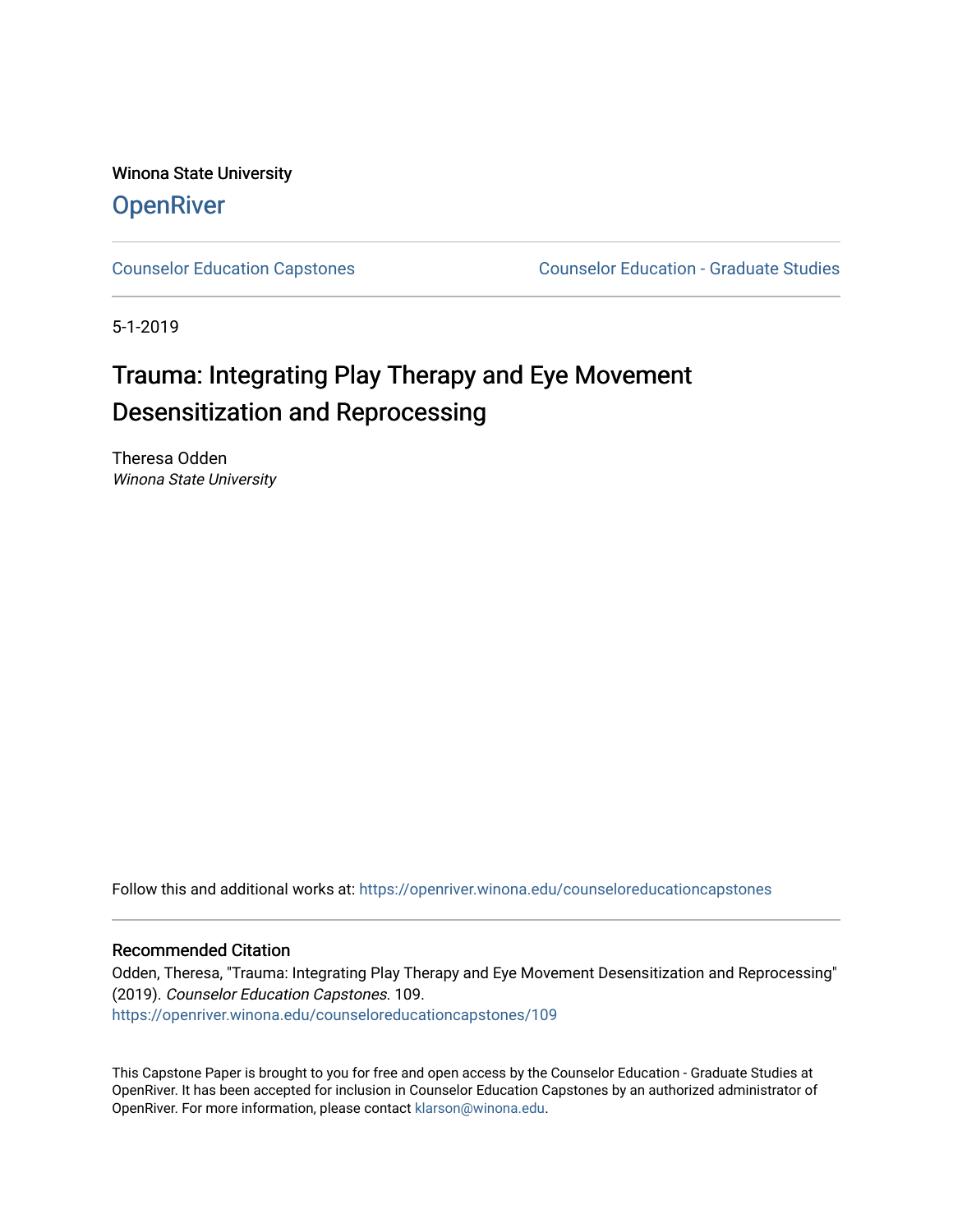Theresa Odden

Trauma: Integrating Play Therapy and Eye Movement Desensitization and Reprocessing

Counselor Education at

Winona State University

Spring 2019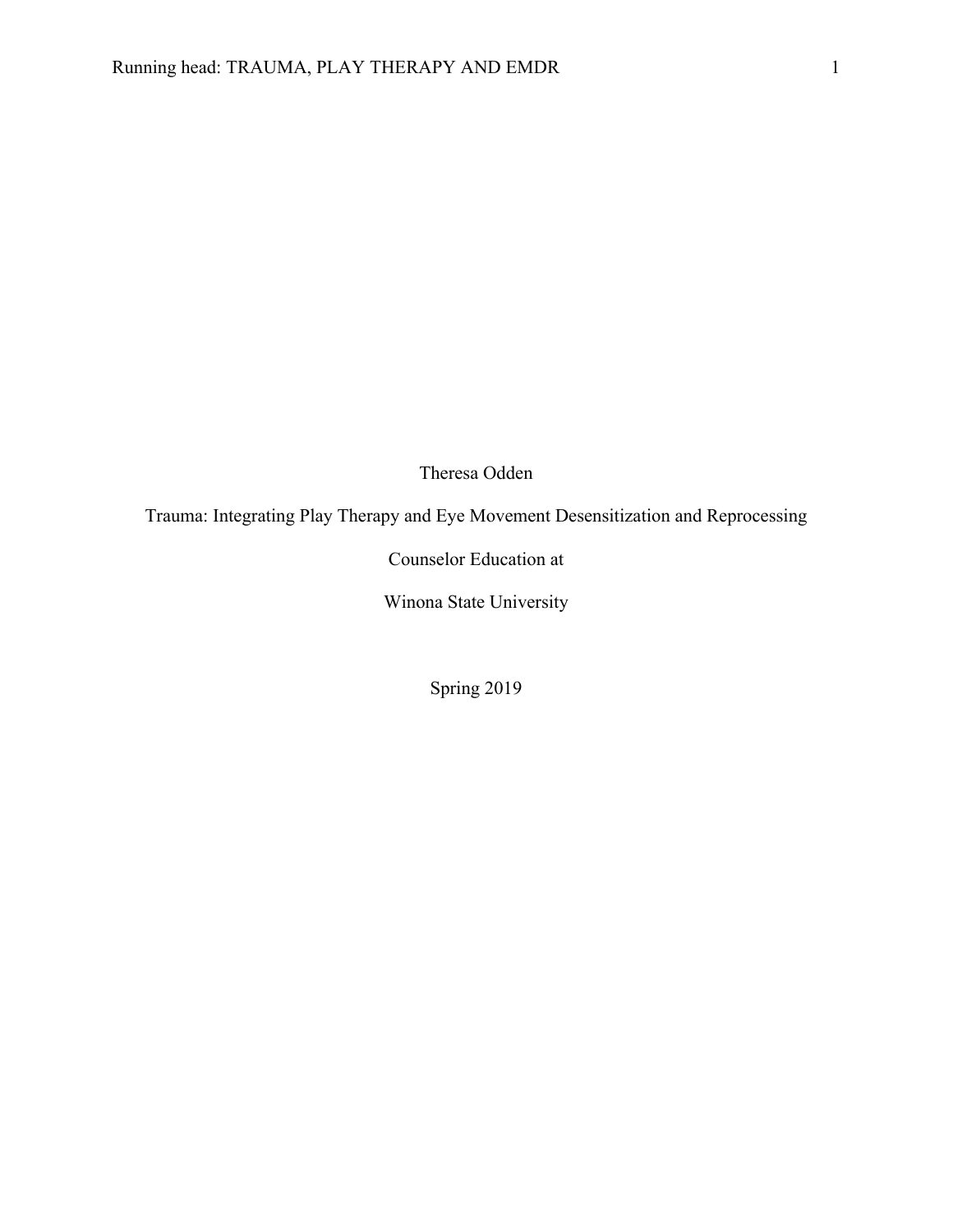Winona State University

College of Education

Counselor Education Department

# CERTIFICATE OF APPROVAL

# CAPSTONE PROJECT

Project Title

This is to certify that the Capstone Project of

Student Name

Has been approved by the faculty advisor and the CE 695 – Capstone Project

Course Instructor in partial fulfillment of the requirements for the

Master of Science Degree in

Clinical Mental Health Counseling

Daunatte Cigrand

Capstone Project Supervisor:

Dawnette Cigrand PhD.

Approval Date: \_\_\_\_\_\_\_\_\_\_ May 8, 2019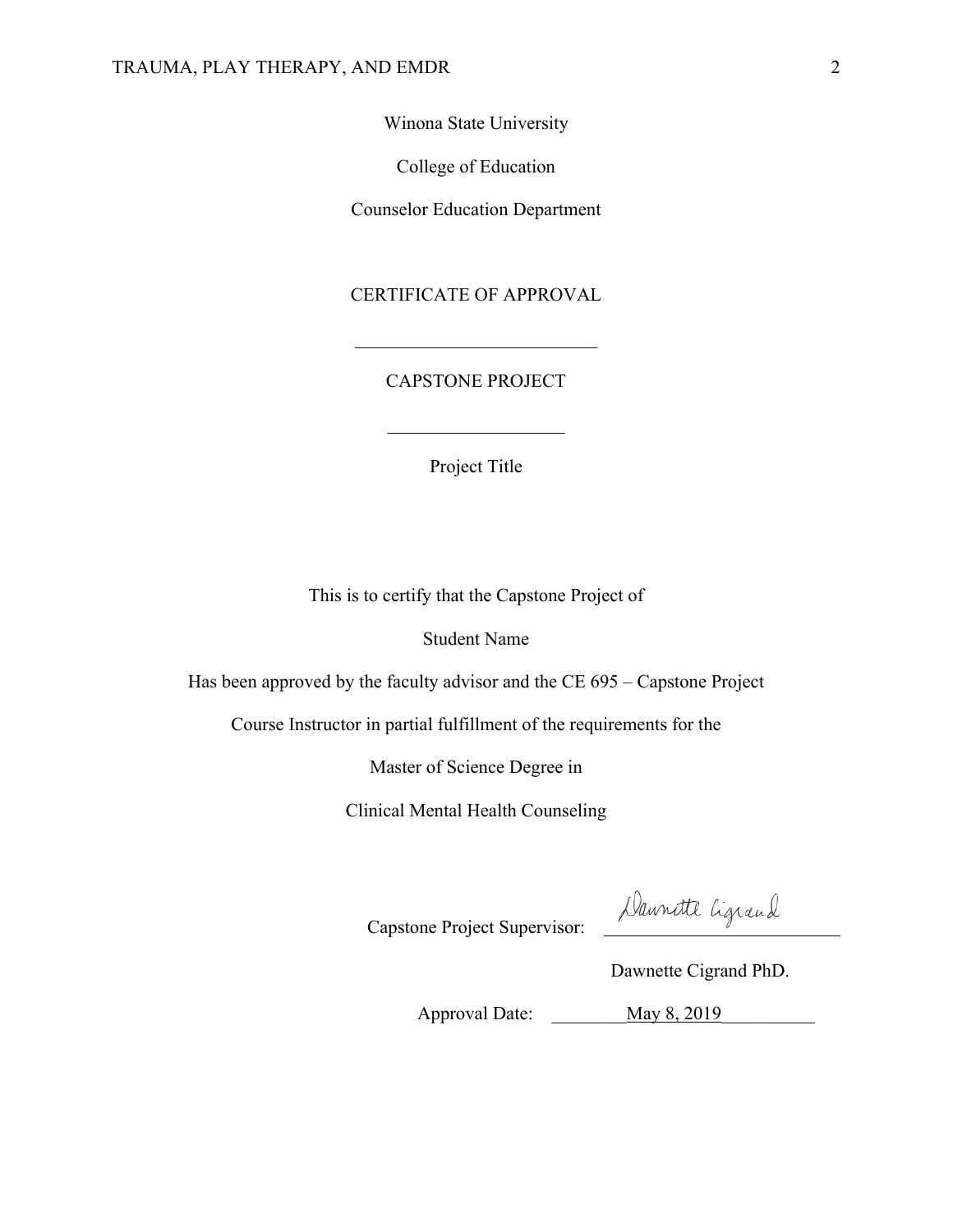# Abstract

Trauma has been documented for hundreds of years. Anyone can experience symptoms of trauma. Wamser-Nanney and Vandenberg (2013), discuss different types of trauma including, physical, sexual, domestic, medical, natural disaster, and terrorism violence. Symptoms from trauma can result in Post-Traumatic Stress Disorder (PTSD). PTSD is a result from a traumatic event that occurred. It can alter the brain and leave long lasting psychological symptoms (Bremner, 2006). Treatment for PTSD has focused around using exposure or cognitive therapies to help clients work through their traumatic event. Beckley-Forset (2015), discussed using an alternative therapy to work with trauma. She integrated play therapy and eye movement desensitization and reprocessing, while working with a young child who experienced a traumatic event. Integrating play therapy and EMDR, gives the therapist and client flexibility. These therapies integrated a directive and non-directive approach to working with trauma. Trauma can be hard to describe or talk about. Play therapy provides the opportunity to play out or express their trauma without words. Using EMDR with the bilateral stimulation, help the brain reprocess and store the trauma without further triggering the client. The integration of these two approaches provides therapists with methods that meet the developmental needs of clients who have experienced trauma.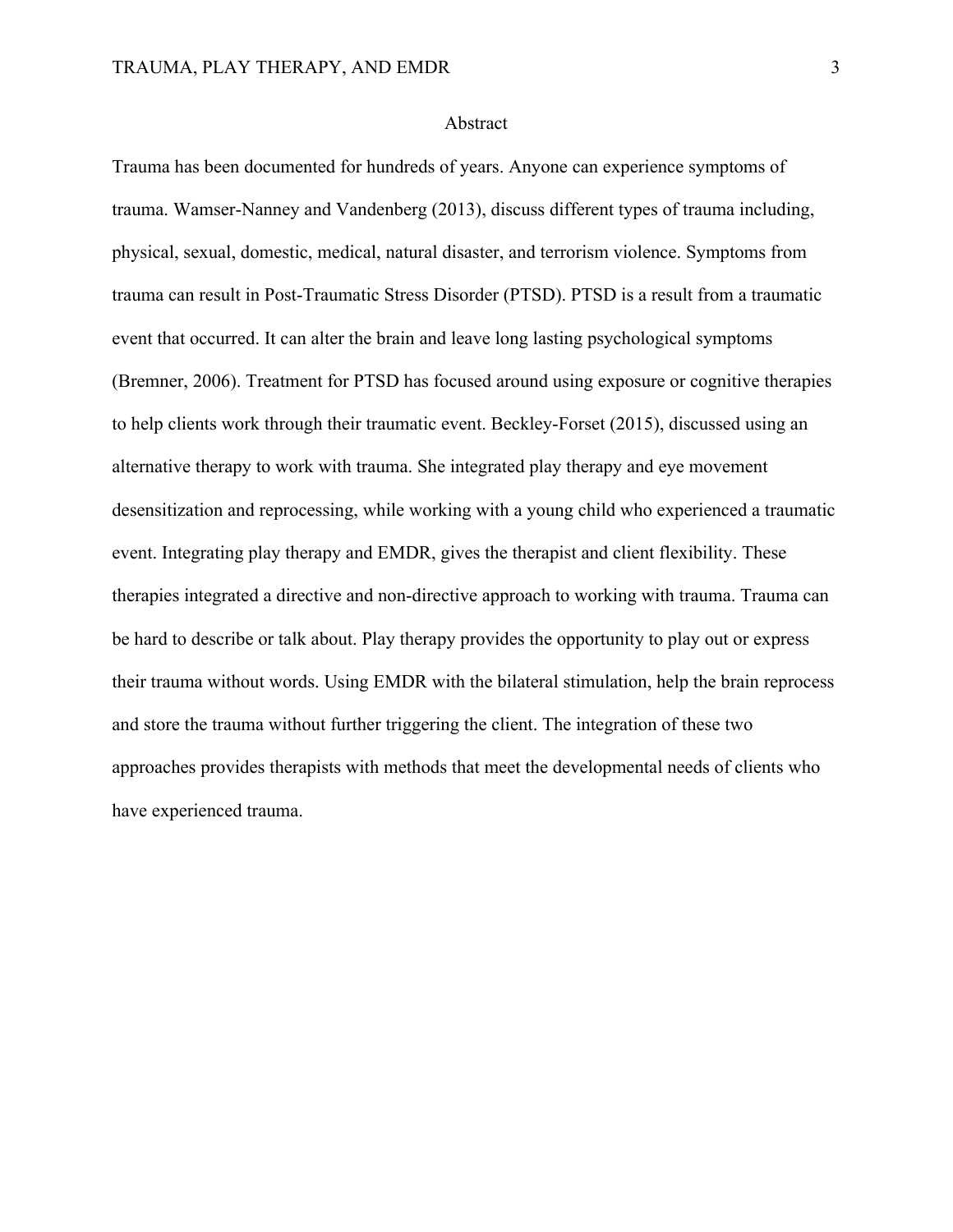# Table of Contents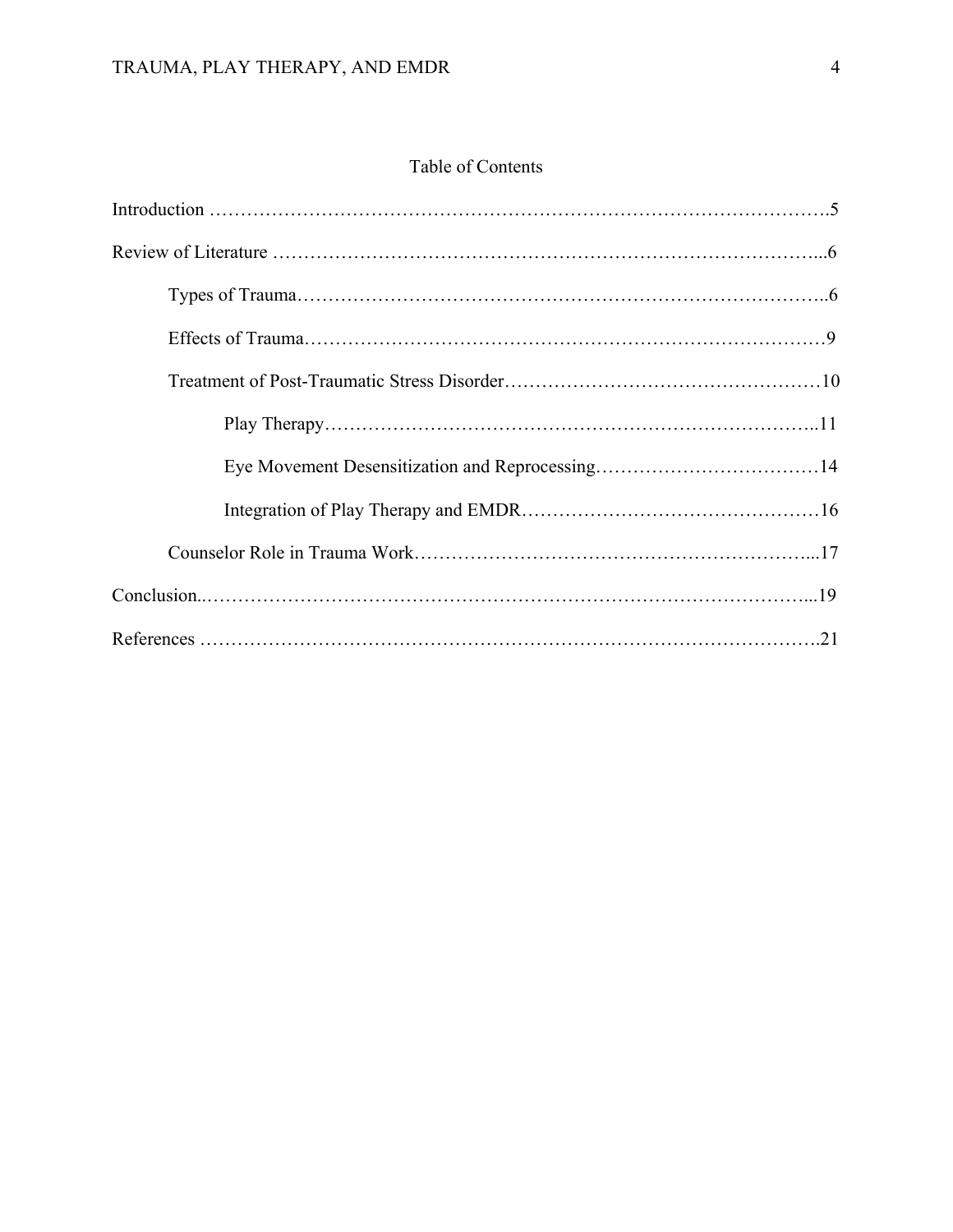# **Trauma: Integrating Play Therapy and Eye Movement Desensitization and Reprocessing**

Trauma is experienced by many people in this world. It can be a life altering event or incident that leaves a lasting imprint. Trauma is subjective; different for every person. Trauma is a psychological or emotional reaction, due to an event that is distressing or disturbing. It can be a physical, sexual, emotional or mental experience. An event such as domestic violence, war, medical issue or natural disaster could result in a traumatic experience. Because of the idiosyncrasy of each traumatic event and each person's response to it, a single incident could be processed in multiple different ways. Each individual with experience it through their own personal lens or outlook on life. According to SAMHSA-HRSA (n.d.), trauma is a single or series of situations that can impact an individual on several levels, mind and body, which leaves a lasting impression on their life.

Counselors help to treat the lasting impressions left by traumatic events. There are a multitude of options as to how to treat trauma in the counseling setting. Amaya-Jackson and DeRosa (2007), discuss evidence-based treatments in treating childhood trauma. It is stated child-parent support compared to individual treatment has a significant outcome in decreasing symptoms. Trauma-Focused Cognitive Behavioral Therapy is preferred over supportive therapies (Amaya-Jackson & DeRosa, 2007). According to Cloitre, Courtois, Charuvastra, Carapezza, Stolbach, and Green (2011), they surveyed clinical experts on what treatment approach was best when treating trauma and 84 percent recommended a sequenced approach when working with trauma clients. They state one should develop a treatment approach tailored to the clients' needs, which could include emotion regulation, anxiety and stress management, mindfulness, and cognitive restructuring of the event (Clotire et al., 2011). Other researchers, Raza and Holohan (2015), state using cognitive processing therapy or prolonged exposure therapy is preferred to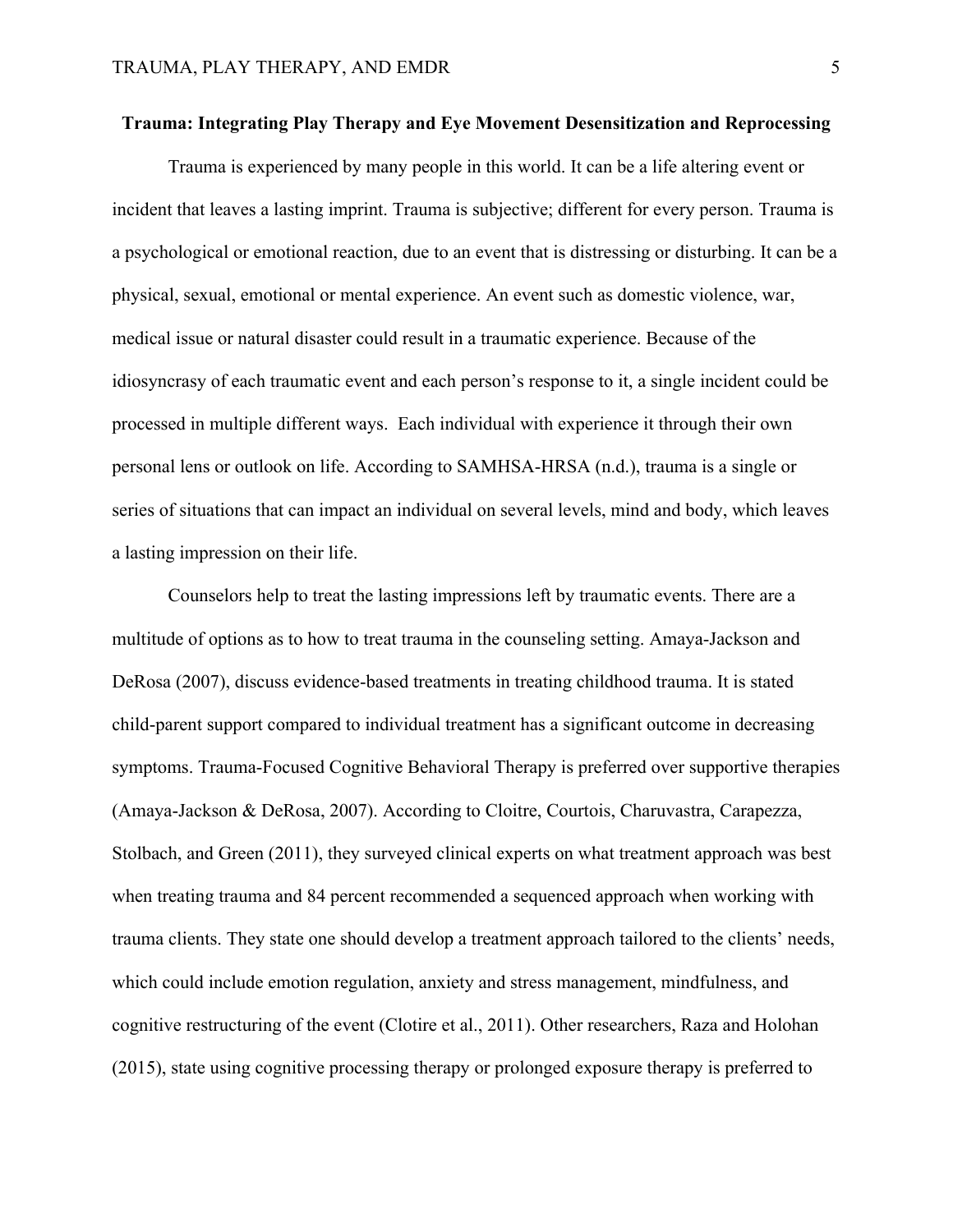treat trauma in veterans. Their criteria on which one is most useful, is based on clinical surveys, determining treatments based on the client's literacy or guilt/shame levels.

Deciding which therapy to use with a trauma client is very important. Therefore, through a literature review, this author will discuss different types of trauma, theories to treat trauma, and how integrating play therapy and EMDR could potentially help children process trauma more quickly. Specifically, two evidence-based approaches already used to treat trauma, will be integrated. Play therapy is utilized with children, because it works without the child having to use words to express their thoughts and emotions. EMDR is a protocol used to treat trauma by helping the brain process the information fully. These are considered an integrated theoretical approach to be used in tandem to treat trauma.

# **Review of Literature**

# **Types of Trauma**

Trauma can be a single event, or a series of events, that leave a lasting psychological impression SAMHSA-HRSA (n.d.). According to the American Psychological Association (2019), trauma is an emotional response to a distressing or disturbing experience that results in shock or denial, flash backs, strained relationships, physical reactions, or emotional stress. The National Child Traumatic Stress Network (n.d.) reports trauma is the experience of being involved with or witnessing a threatening event, that leaves a strong impact on the child.

Wamser-Nanney and Vandenberg (2013), states there are a range of traumatic experiences. They discuss physical abuse, sexual abuse, domestic violence, medical trauma, natural disasters and terrorism violence. Wamser-Nanney and Vandenberg (2013) discuss how if the trauma was interpersonal or non-interpersonal make a difference in the severity and chronic outcome of trauma symptoms. Physical abuse is generally defined as acts of violence against a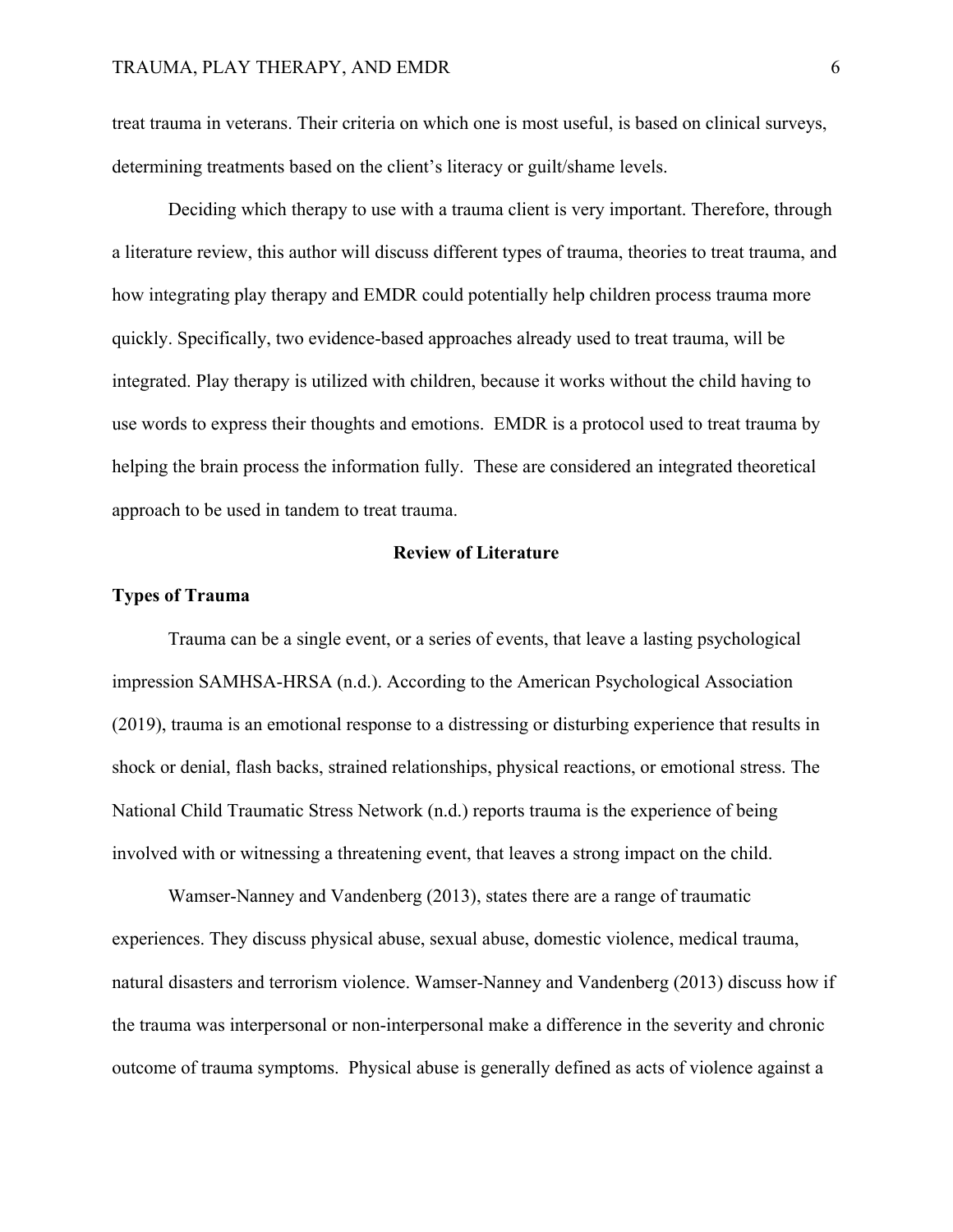# TRAUMA, PLAY THERAPY, AND EMDR 7

person form another person who is caring for them. It results in injury such as cuts, bruises, broken bones, and red marks. Legally speaking, physical abuse can be different in every state; however, most laws are similar in definition (The National Child Traumatic Stress Network, n.d.). Sexual abuse is defined as sexual interaction between a willing and non-willing participant. Sexual abuse does not mean only physical touching behaviors, but non-physical behaviors as well, as defined by The National Child Traumatic Stress Network (n.d.). Briere and Runtz (1987), discuss sexual abuse as being harmful and resulting in psychological dysfunction. It states sexual abuse between an adult and child can result in the victim feeling guilty, depresses, and inferior years later.

According to Crisis Text Line (2018), emotional abuse is verbal abuse used to manipulate and control a person without using physical force. There is an imbalance of power in the relationship that can be seen; rejection, isolation, terrorizing, ignoring, and corruption (Crisis Text Line, 2018). Domestic violence is defined as intentional harm against a partner. It can be physical, financial, emotional or verbal, which can be experienced through stalking, blaming, hurting, humiliation, or isolation from family and friends (The National Child Traumatic Stress Network, n.d.). Carlson and Dalenberg (2000), states trauma could be a drastic event such as involving death or injury, a person has to have imminent fear of an injury or death. Medical trauma is defined as psychological or physiological pain. It can be a single episode or an ongoing circumstance that results from pain, serious illness, medical procedures, or invasive treatments (The National Child Traumatic Stress Network, n.d.). Natural disaster is an event that displaces people or property, has economic hardships, loss of support and even death. These are experienced with hurricanes, tornados, wildfires, floods or any other extreme weather event (The National Child Traumatic Stress Network, n.d.). Carlson and Dalenberg (2000), describe losing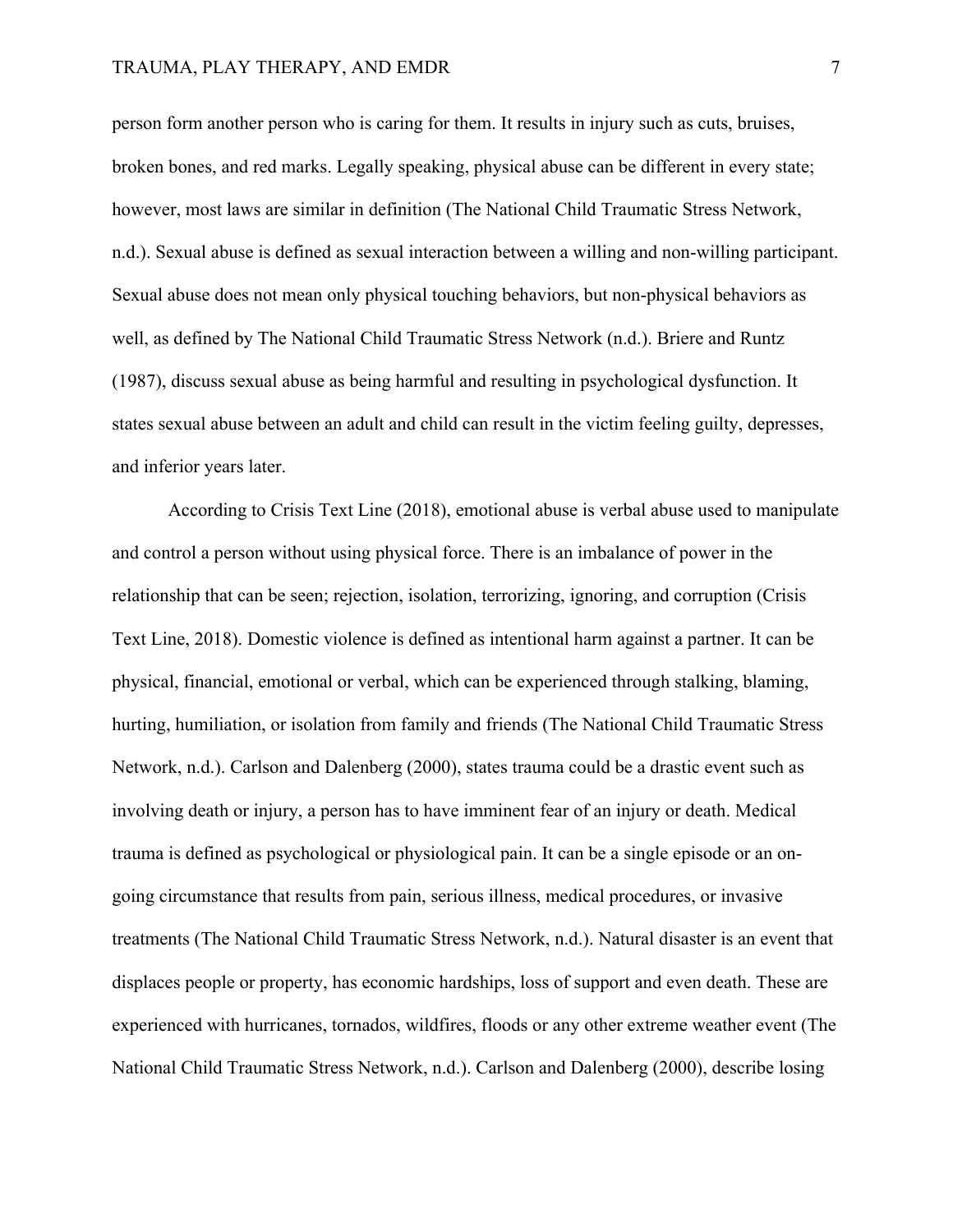one's home to a flood is considered a traumatic event, as it produces fear, helplessness, and loss. Finally, there is terrorism violence, which can be foreign or domestic acts of terrorism. It can take the form of a mass shooting, bombing or any other act of terrorism. These acts can result in physical trauma, emotional trauma and traumatic grief (The National Child Traumatic Stress Network, n.d.).

*Diagnosis of Post Traumatic Stress Disorder (PTSD).* According to the American Psychiatric Associations (2013) and Diagnostic and Statistical Manual of Mental Disorders, PTSD is in the Trauma-and-Stressor-Related Disorders. A person with PTSD must meet the following criteria:

Criterion A: stressor (one required)

The person was exposed to: death, threatened death, actual or threatened serious injury, or actual or threatened sexual violence, in the following  $way(s)$ : Direct exposure, witnessing the trauma or learning that a relative or close friend was exposed to a trauma or indirect exposure to aversive details of the trauma, usually in the course of professional duties (e.g., first responders, medics);

Criterion B: intrusion symptoms (one required)

The traumatic event is persistently re-experienced in the following  $way(s)$ : Unwanted upsetting memories, nightmares, flashbacks, emotional distress after exposure to traumatic reminders, physical reactivity after exposure to traumatic reminders; Criterion C: avoidance (one required)

Avoidance of trauma-related stimuli after the trauma, in the following way(s): Trauma-related thoughts or feelings or trauma-related external reminders. Criterion D: negative alterations in cognitions and mood (two required)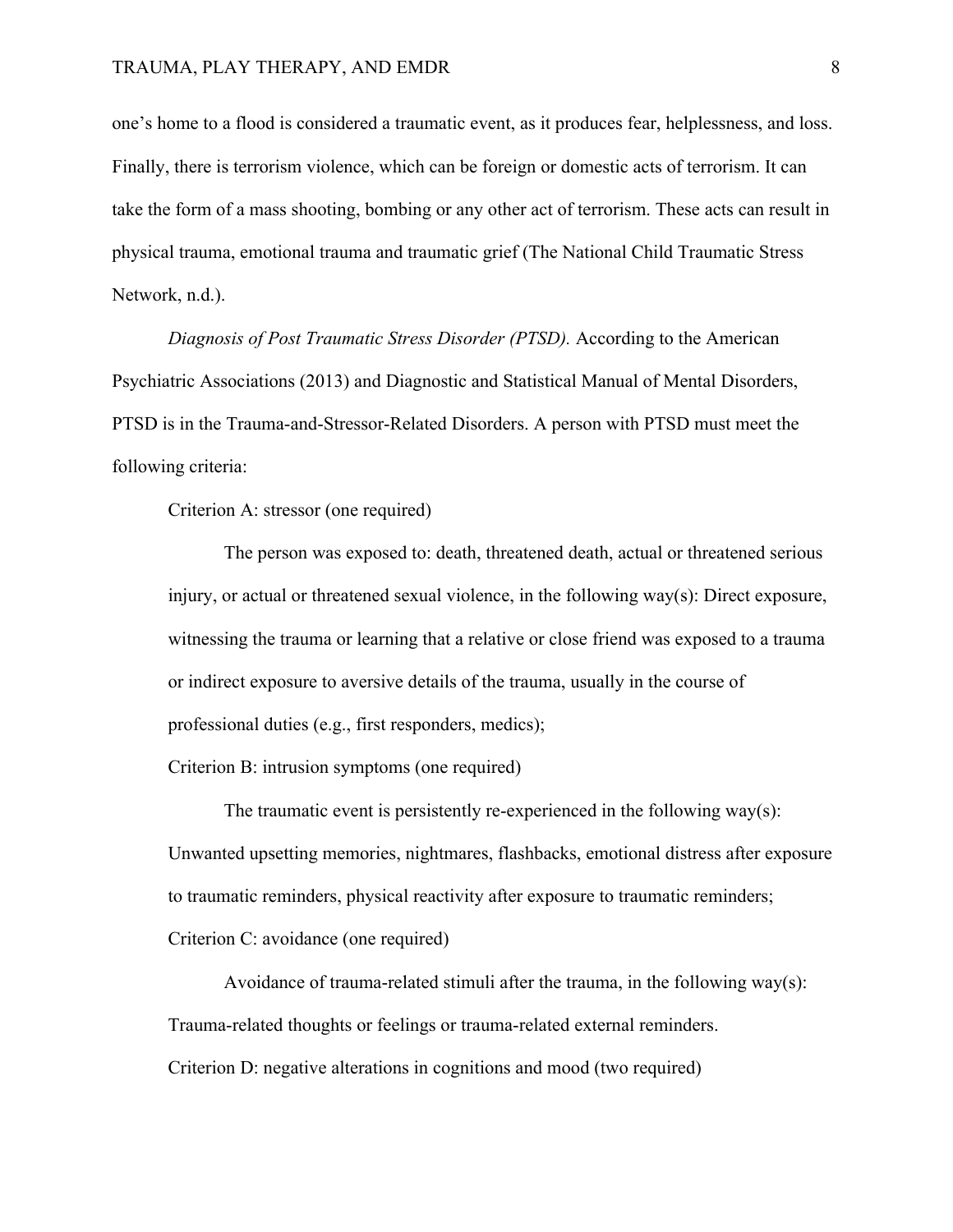Negative thoughts or feelings that began or worsened after the trauma, in the following way(s): Inability to recall key features of the trauma, overly negative thoughts and assumptions about oneself or the world, exaggerated blame of self or others for causing the trauma, negative affect, decreased interest in activities, feeling isolated and difficulty experiencing positive affect.

Criterion E: alterations in arousal and reactivity

Trauma-related arousal and reactivity that began or worsened after the trauma, in the following way(s): Irritability or aggression, risky or destructive behavior,

hypervigilance, heightened startle reaction, difficulty concentrating or difficulty sleeping; Additionally, these symptoms must last for more than one month and show functional significance such as creating distress or functional impairment (e.g., social, occupational). Symptoms cannot be attributable to medication, substance use or other illness. (American Psychiatric Association, 2013, p. 308).

#### *Effects of Trauma*

*Effects on the Brain.* Trauma impacts the brain's development and function. According to Bremner (2006), traumatic stress affects the amygdala, hippocampus and prefrontal cortex. The stress caused by trauma can have long lasting effects on the brain. Bremner (2006) states there are signs of increased cortisol and norepinephrine levels in the brain of patients suffering from Post-Traumatic Stress Disorder (PTSD). Cortisol and norepinephrine both play an important part in the brain's reaction to stress and memory. Per Maguire, Intraub, and Mullally (2016) the hippocampus is associated with memory and spatial cognition. They discuss what the hippocampus does, continue to research what role the hippocampus plays, and they look at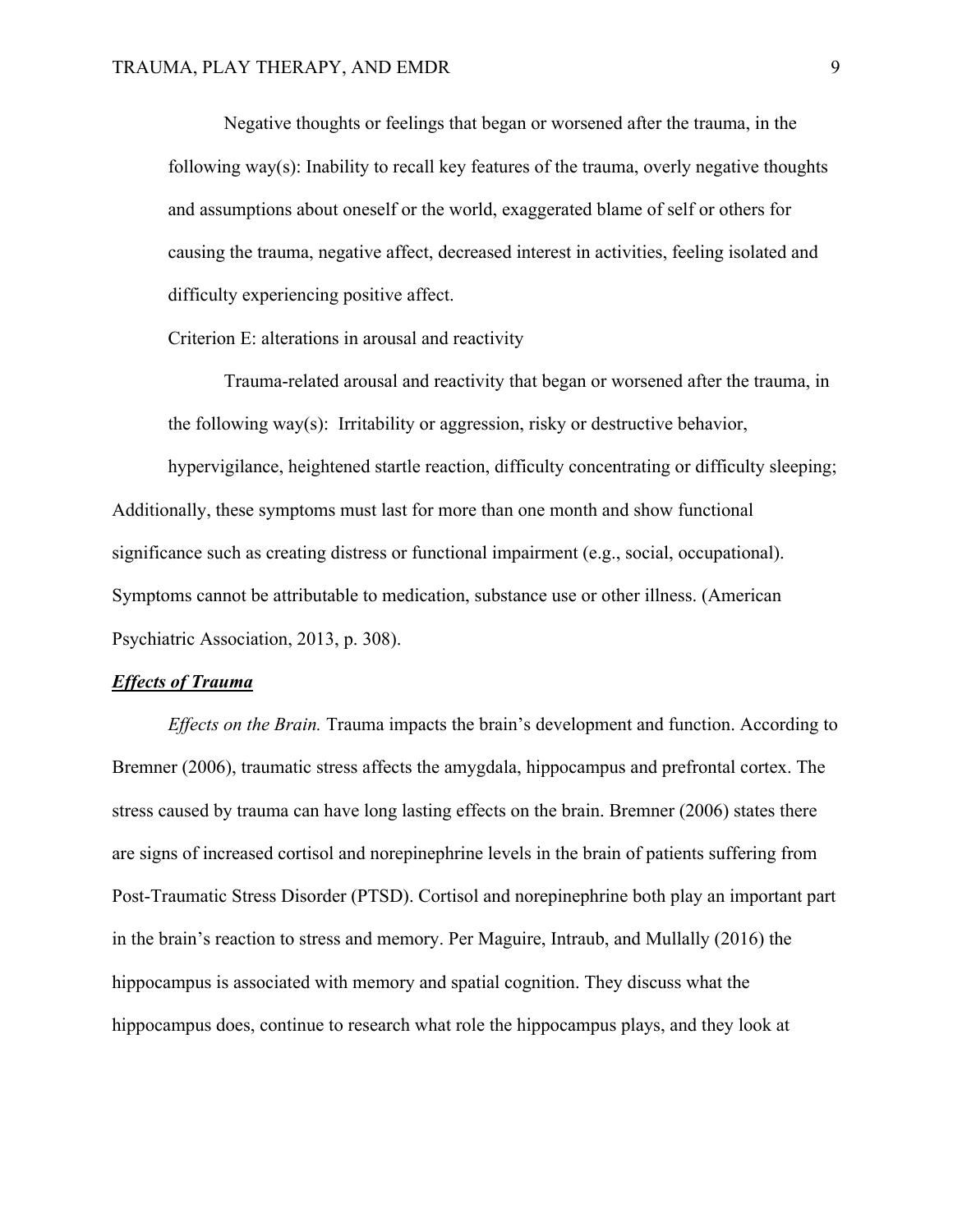bilateral hippocampal damage. Bremmer (2006) also discusses memory loss and verbal declarative memory, due to PTSD.

#### **Treatment of Post-Traumatic Stress Disorder**

Symptoms of PTSD have been around since the early ages, although it was not considered a mental disorder until 1980, when it was officially added to the third edition of the Diagnostic and Statistical Manual of Mental Disorders by the American Psychiatric Association (Friedman, 2018). PTSD is unique in the mental health field due to the necessity of there being a traumatic stressor from an outside source. Symptoms of PTSD are subjective for each person, as each person processes traumatic events, emotionally and cognitively, differently (Friedman, 2018). Friedman (2018) states PTSD has gone through criteria revisions in the past two DSM's.

According to Lu et al. (2009), PTSD does have valid treatment options as it has been studied for the past 25 years. Scher, Suvak, and Resick (2017), suggest identifying traumatic cognitions are one of the most important parts treating PTSD. They state research has focused on psychotherapeutic treatments for PTSD have fixated on identification and alteration of maladaptive cognitions. Their study focuses on using cognitive processing theory, which is close to information processing theory (Scher, Suvak, & Resick, 2017). Throughout their study, there is discussion of using emotional processing theory, eye movement desensitization and processing, and cognitive-behavioral therapy to treat PTSD. Scher, Suvak and Resick suggest if theories actively use cognitive change in treatment of PTSD, there is a higher likelihood the maladaptive thoughts will not return. Baker, Metcalf, Varker, and O'Donnell (2018), discuss current treatment guidelines for PTSD include, Prolonged Exposure, Cognitive Processing Therapy, and EMDR. They discuss using non-verbal alternative therapies to treat PTSD. Such as music, dance/movement, or drama therapy. Baker, Metcalf, Varker, and O'Donnell (2018), state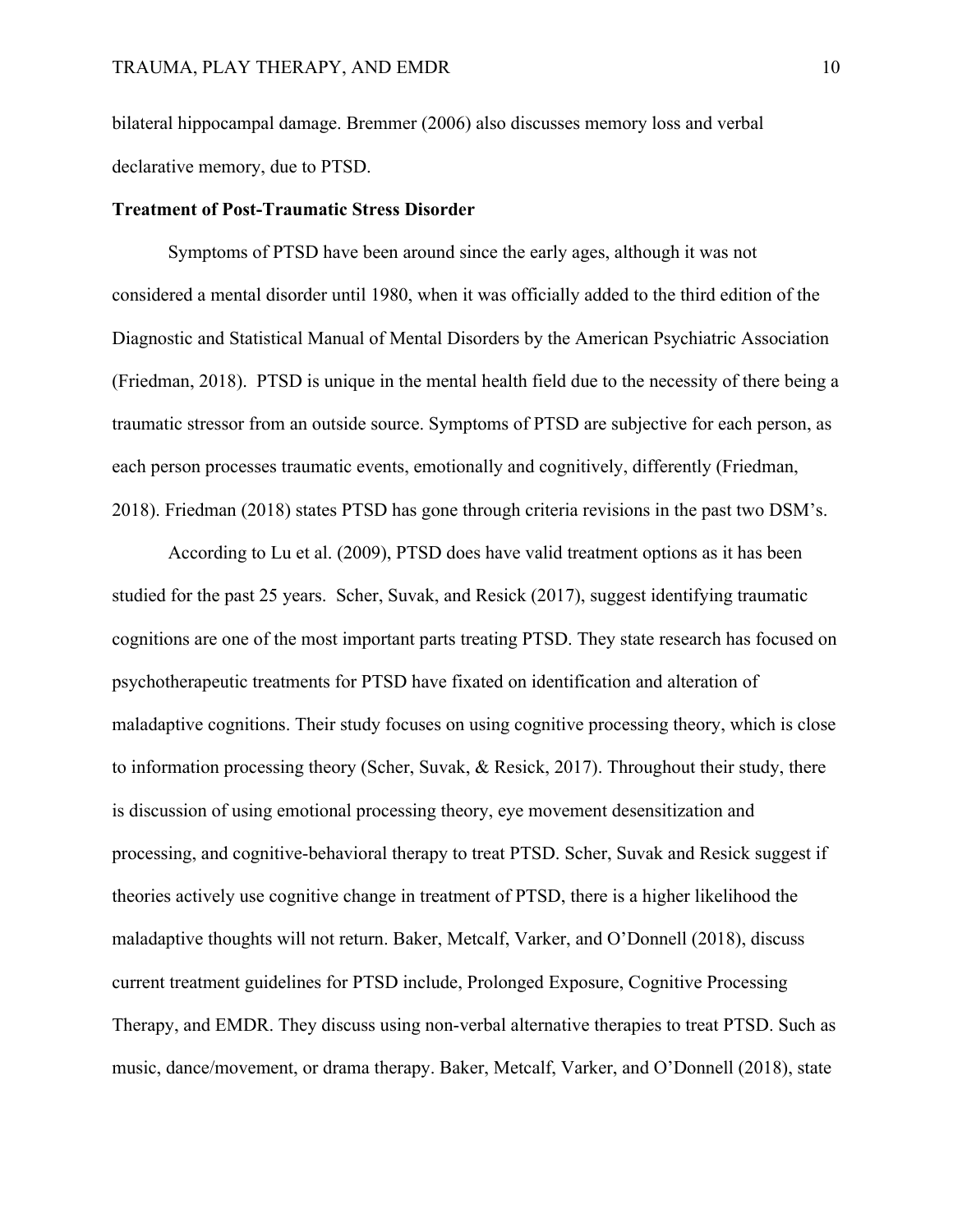since the 1970's creative art therapies have been used to treat trauma. It is stated that even though creative therapies have been used to treat trauma for many years, there is not enough studies to prove it is helpful. More research is needed on the use of non-verbal therapies to treat PTSD.

As trauma can be difficult to put into words, utilizing aspects of play therapy to express the trauma, while also using EMDR's bilateral stimulation to engage the brain in processing the information being played out, could help many clients process their trauma safely. While there is little research on the integration of Play Therapy and EMDR, both will be discussed for their therapeutic attributes, and then integrated as a recommendation to treat children with PTSD.

# **Play Therapy**

Each theory has something it brings into the counseling environment that helps client's process their trauma. Play therapy is a theory used mostly with children. It addresses many psychological problems, including trauma. Play therapy is a way for children to express themselves without using words (Landreth & Bratton, 1999). The Association for Play Therapy (n.d.) states play therapy is a systematic model used in an interpersonal process to help with psychological difficulties. Play is a universal way of communicating for children. Their worlds are made during play and there is no need for words, because they are playing out their experiences and feelings (Landreth & Bratton).

Gaskill and Perry (2014) note that play therapy has been around since the age of Plato. They state trauma does have a negative impact on the brain. It is discussed how trauma can affect the somatosensory and cerebromodulatory systems (Gaskill & Perry (2014). According to Gaskill and Perry (2014) trauma compromises the physiological, motor, emotional, social and cognitive domains. According to Kestly (2016), play therapy is connected to the autonomic nervous system.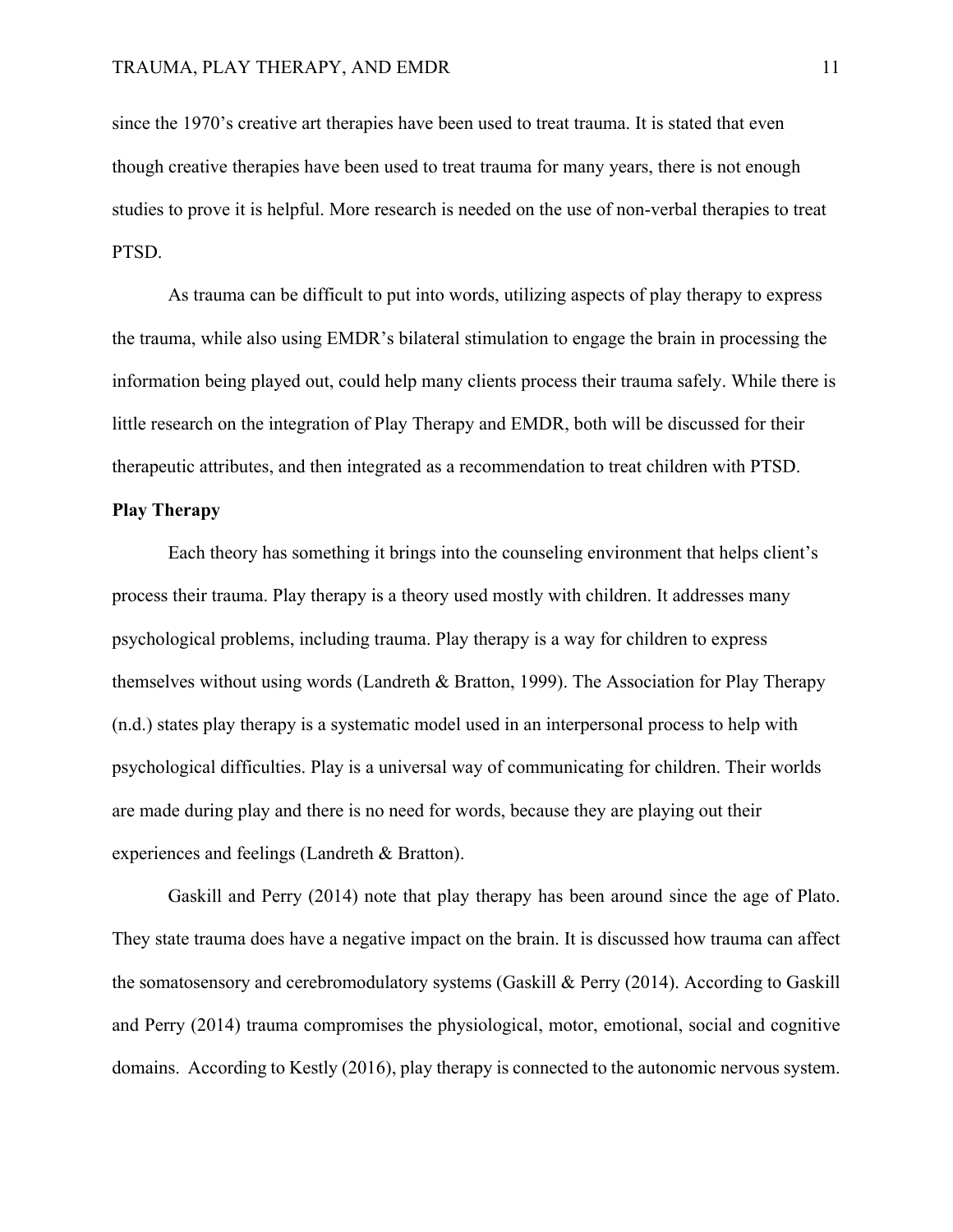It discussesthe high and low arousal state of the nervous system. The nervous system then activates the play system if there is no danger perceived. Kestly (2016) discussed how high arousal can incite fight, flight, or freeze and how it is a positive response as it build resilience and teaches the body how to manage a high arousal state.

According to Lin and Bratton (2015) play therapy is an empirically supported counseling technique that bridges the gap between abstract thinking and concrete thinking. Play is an essential part of childhood and is a universal way of expression. Play therapy is first eluded to by Anna Freud in 1928, Margaret Lowenfeld 1935, and Melanie Klein 1961, suggesting unprompted play can communicate unconscious thoughts and emotions (British Association of Play Therapists, 2014). Play therapy is best known for working with kids, but play therapy can be used with all ages (Association for Play Therapy, n.d.), because it is a form of communication that is universal at all ages. Play will change with age, but it will still allow the client to express their thoughts, feelings and experiences.

In understanding play therapy, there are two different approaches that can be used: directive or non-directive play. According to Bratton, Ray, and Rhine (2005), research suggests non-directive play therapy appears more effective then directive play therapy. Directive play therapy is a structured technique that works on symptom relief and teaching skills (DelPo & Frick, 1988). Directive play therapists go into session with a specific plan, designed to meet specific goals, and they have a rationale for using a chosen activity (LeBlanc & Ritchie, 2001; Ryan & Needham, 2001). In non-directive play therapy, the counselor encourages the client to choose what they would like to play with and how they play. Robinson (2011), discussed Carl Rogers being the father of client-centered counseling, which is a non-directive, humanistic approach to counseling. It is states having Rogers core conditions: two people being in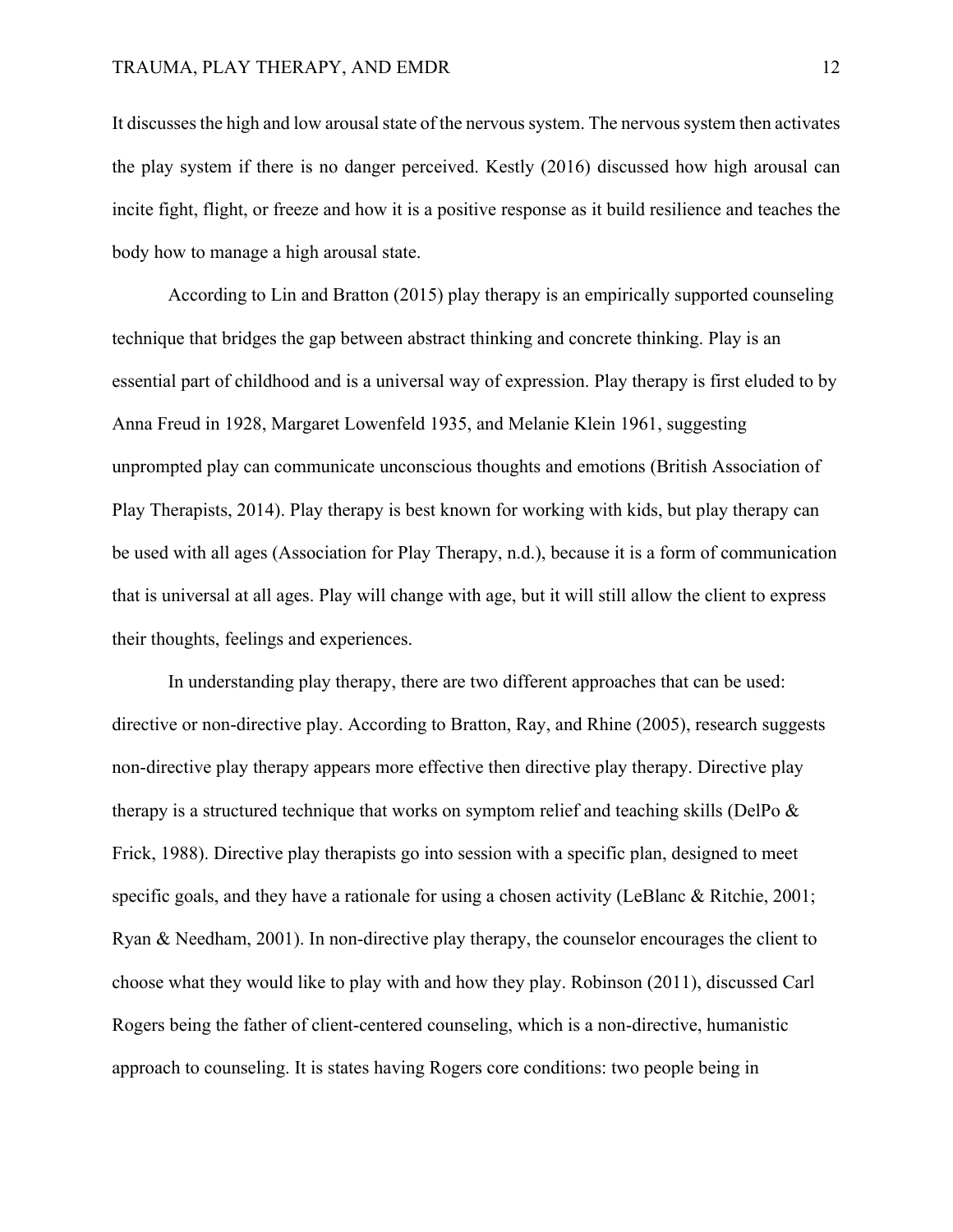# TRAUMA, PLAY THERAPY, AND EMDR 13

psychological contact, therapist congruence, unconditional positive regard, client vulnerability, and empathetic understanding, which can show positive outcomes in non-directive play therapy. Taking a non-directive approach in play therapy means having a strong therapeutic alliance that reveals the therapist's congruence, acceptance, and empathy of what is being play (Robinson, 2011). Robinson (2011), suggests the therapeutic alliance is the heart of the process and taking a non-directive approach will build the strongest alliance. Ryan (1999), suggest non-directive play therapy allows children the freedom to determine content, insight, and actions in the play room. It states the client instigates the therapeutic change for themselves and does not require the counselor to intervene or interpret the play.

Olson-Morrison (2017) suggests using play therapy as an integrative approach while working with complex trauma in adults. Play therapy, as an approach for working with trauma, gives the person an avenue to express their trauma experience in a safe and controlled environment. Cloitre et al. (2009) discusses using play therapy with trauma and how it effects the neurobiological and developmental functioning of the brain. If a person is traumatized as a child but never processes it, the trauma can persist in the brain at a childhood level. Ryan, Lane, Powers (2017), discuss the impact of early childhood trauma and stress on the neurobiological development of children. They discuss play as a healing, self-regulating and communication tool.

*Art Therapy*. Contemporary Art Therapy, which is an extension of play therapy, is relatively new to the counseling world. Art has been around for over 40,000 years (Art Therapy Journal, n.d.) and has widely been used as a tool for communicating thoughts, ideas, symbols, religion and self-expression. Art therapy is the blending of discipline and psychology to make a unique new healing phenomenon (Malchiodi, 2003). Art therapy can be used to treat people of all ages, with all different kinds of diagnoses, whether that be emotional, cognitive or physical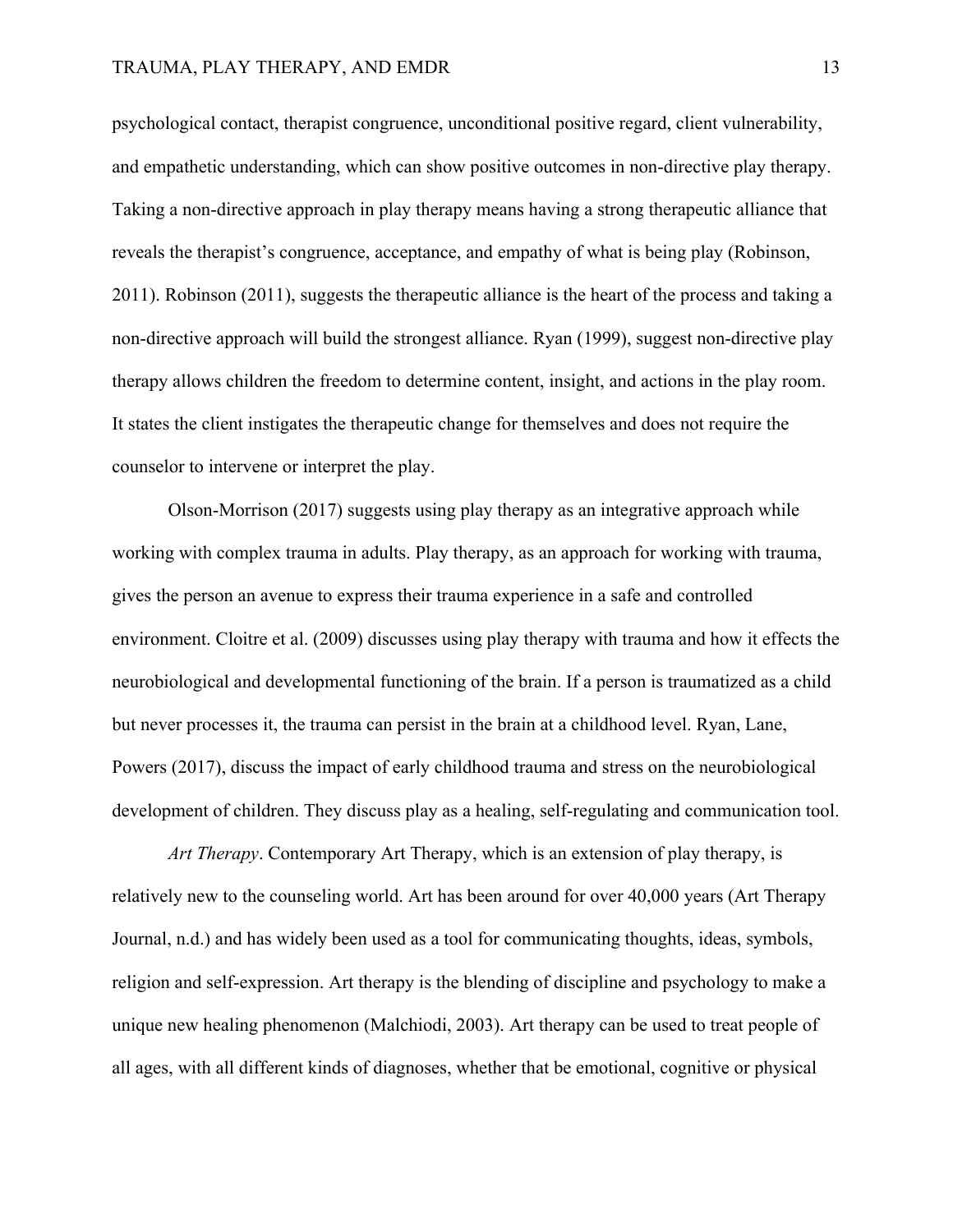(American Art Therapy Association, 2010). Art therapy did not get its real start until the 1940's, mostly in Europe and America (Art Therapy Journal, n.d.).

Utilizing art therapy with trauma clients is another way to express what cannot be put into words. Using art therapy with trauma clients can give them a way to expel, release, communicate and understand the pent-up emotion in themselves that may be too hard or complicated to put into words (Collie, Backos, Malchiodi, & Spiegel, 2006). According to Talwar (2007), using art therapy as a way to address the non-verbal core of a traumatic event can be a way for the client to relieve themselves of the memory.

*Sand Tray Approach*. Another approach to working with trauma, is through a sand tray. Sand tray therapy is a technique used along with traditional "talk" therapy. It utilizes a sand box, imagination, miniature objects and water (Sandplay Therapists of America, 2017). It is a theory that illuminates inner thought, feelings and emotions, with the use of a symbolic world, all contained in a safe box (Sandplay Therapists of American, 2017). Per Webber and Mascari (2008), sand tray therapy is recognized as an effective tool to heal trauma. It is a non-verbal experience that establishes safety, reconstructs their story and restores community connections.

#### **Eye Movement Desensitization and Reprocessing (EMDR)**

Eye Movement Desensitization and Reprocessing (Shapiro, 1989) is a therapy that has become more popular in the last few years. It is an evidence-based approach, used to treat trauma, and was developed by Dr. Francine Shapiro in 1987 (Shapiro). According to EMDR International Association (2018), EMDR has been extensively researched and has a standard protocol to be used when treating a client. It pulls elements from other treatment approaches to make it effective when treating trauma. EMDR was introduced in 1989 as a treatment for posttraumatic stress disorder (Shapiro). They state evaluative research proposes EMDR could be an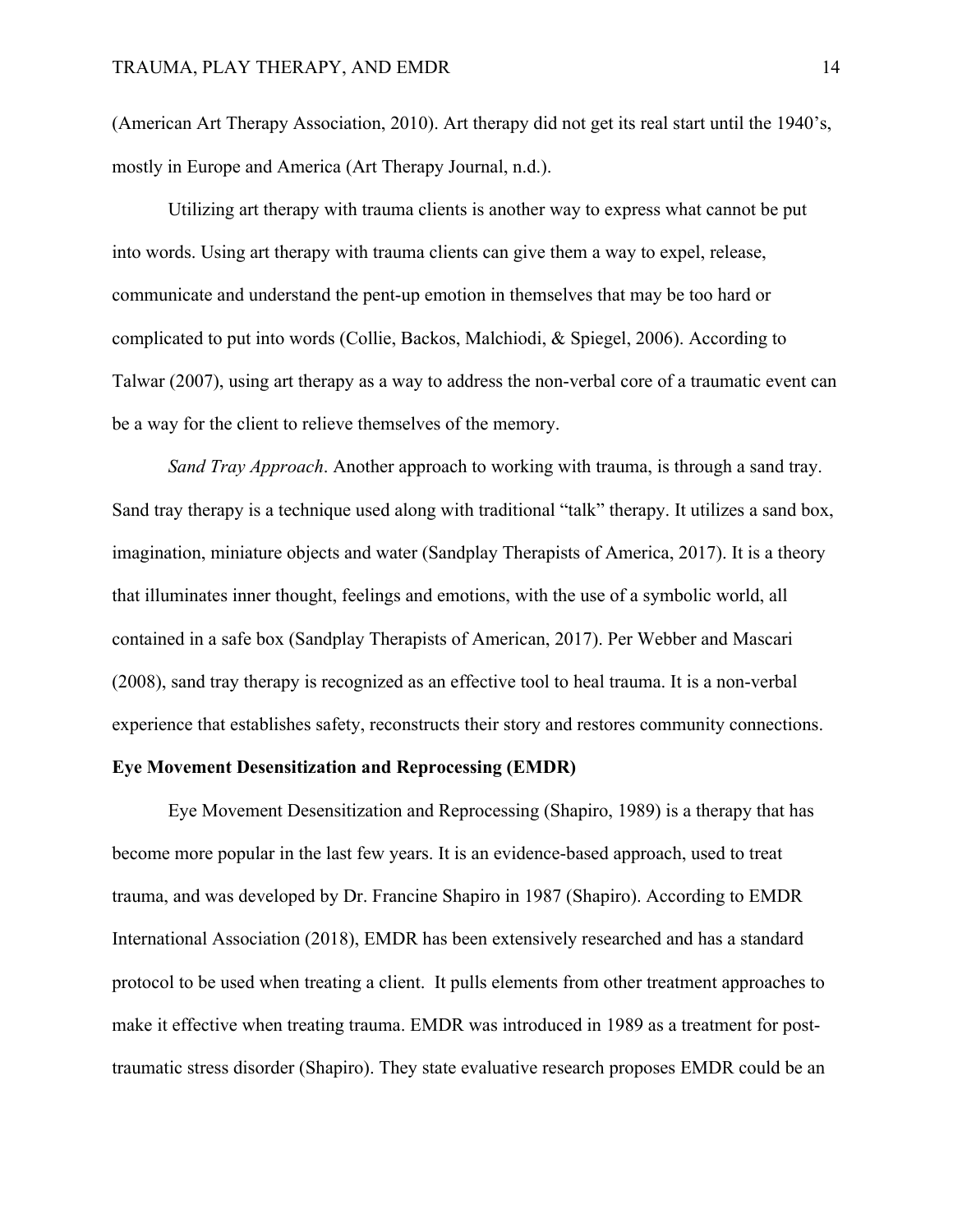even more effective treatment than exposure therapy. Rogers and Silvers (2002), report EMDR is a client centered approach that focuses on a distressing moment while trying to change the picture, affect, cognition and physical sensations associated with the traumatic time.

EMDR is made up of an 8-phase approach that is three-pronged (Shapiro, 1989). The 8 stages are; history, preparation, assessment, desensitization, installation, body scan, closure and reassessment (p. 3). The three prongs are past, present and future. These stages do not have to been done in a specific order every time. EMDR works to recode maladaptive memories or experiences. A primary aspect of EMDR is the use of bilateral stimulation. Bilateral stimulation could be eye movements, audio tones or tactile stimulation (Becker & Tinker, 1995). Another aspect of EMDR, when working through trauma, is having a safe place for the client to go. A safe place is a place the client can go inside themselves to relax and feel safe. A safe place should have walls, encompass senses and have a comforter (PESI INC., 2017). In utilizing EMDR there has to be a target memory, a negative cognition and a positive cognition. The client works through desensitizing the negative cognition, installing the positive cognition, then scanning their body tension (Becker & Tinker, 1995). EMDR can be practiced with youth, all the way to end of life cares for adults. EMDR can be modified to fit each age range (PESI INC., 2017).

EMDR works by retraining the brain in how it reacts to the traumatic memory. According to Personal Transformation Institute (n.d.), EMDR relocates incorrectly stored memories in the brain to a more functional part of the brain. They state due to the brain incorrectly storing the traumatic memories, it makes the memories feel present and have unrelated stimuli trigger their memories (Personal Transformation Institute, n.d.).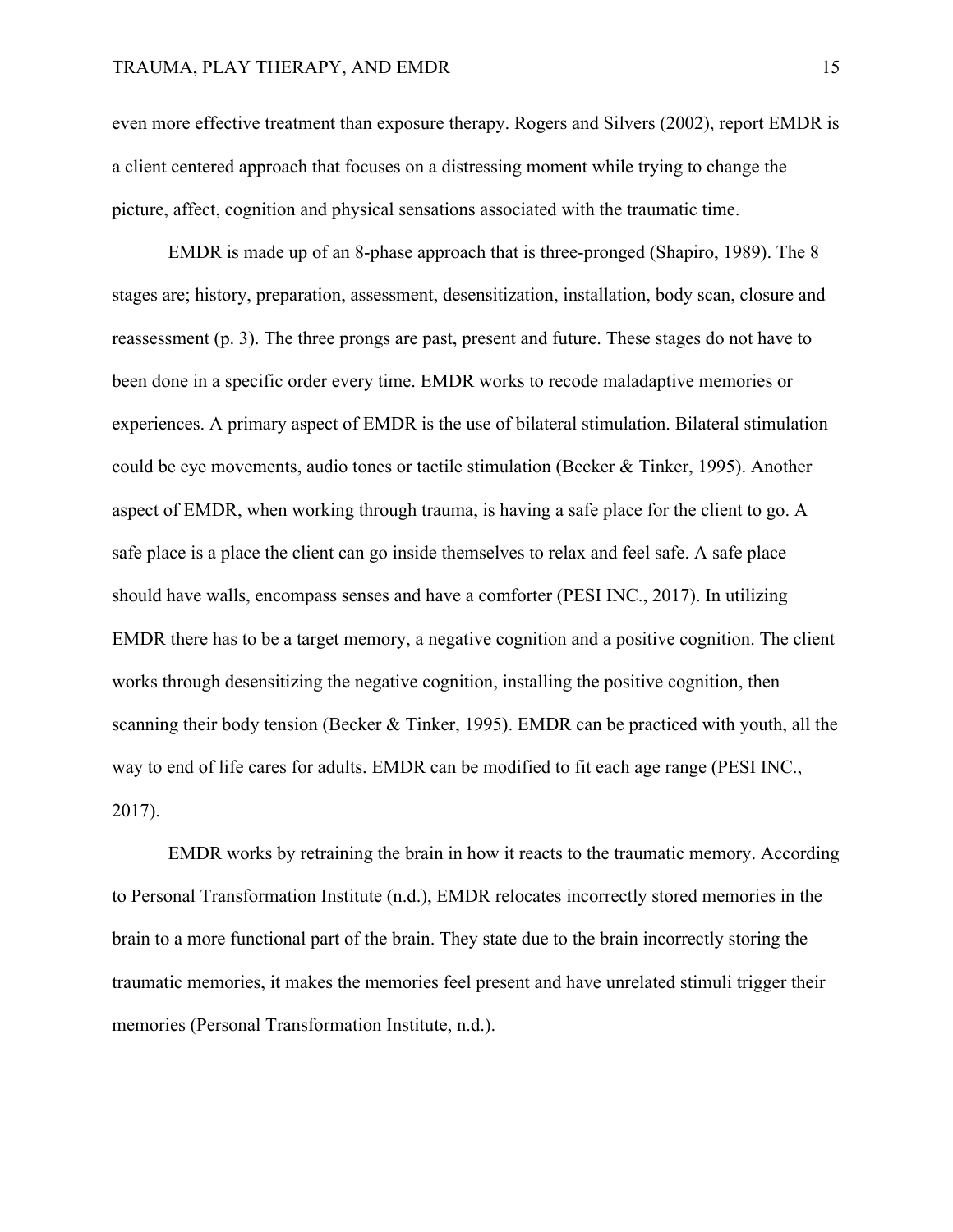EMDR is known for being evidence based in helping to reprocess traumatic memories. Rasolkhani-Kalhorn and Harper (2006) discuss the synapses in the limbic system as a key component in fear memory formation. Using a mechanism to induce a low frequency stimulation, modifies the synapses of the fear the memory traces. This is a main process in EMDR and they theorized that is one of the main biological factors in what makes EMDR work (Rasolkhani-Kalhorn and Harper, 2006). According to the American Psychological Association (2019) the clinical practice guideline for the treatment of posttraumatic stress disorder, EMDR focuses directly on one memory and is intended to restore that specific memory. Other therapies look to address the emotions, thoughts and responses to trauma instead of restoring the memory. EMDR differs from other therapies because it looks at one specific memory at a time, using bilateral stimulation to reprocess and restore the traumatic memory (American Psychological Association, 2019). EMDR is used to reduce the vividness and emotional connotation with each traumatic memory (American Psychological Association, 2019).

#### **Integration of Play Therapy and EMDR**

Play therapy and EMDR are both evidence-based practices for working with trauma. They both have been successful in treating clients who have been through a traumatic experience. I am proposing the integration of both therapies, as a new integrated treatment, to work with clients who have experienced traumatic events. This could be even more successful than using them independently. There is limited research on the integration of EMDR and play therapy. That is one of the limitations of this review.

Both play therapy and EMDR are evidence-based methods that can be used when treating trauma. Beckley-Forest (2015), discusses her use of play therapy and EMDR to treat children who have experienced trauma. In this case study, Beckley-Forest (2015), used play therapy and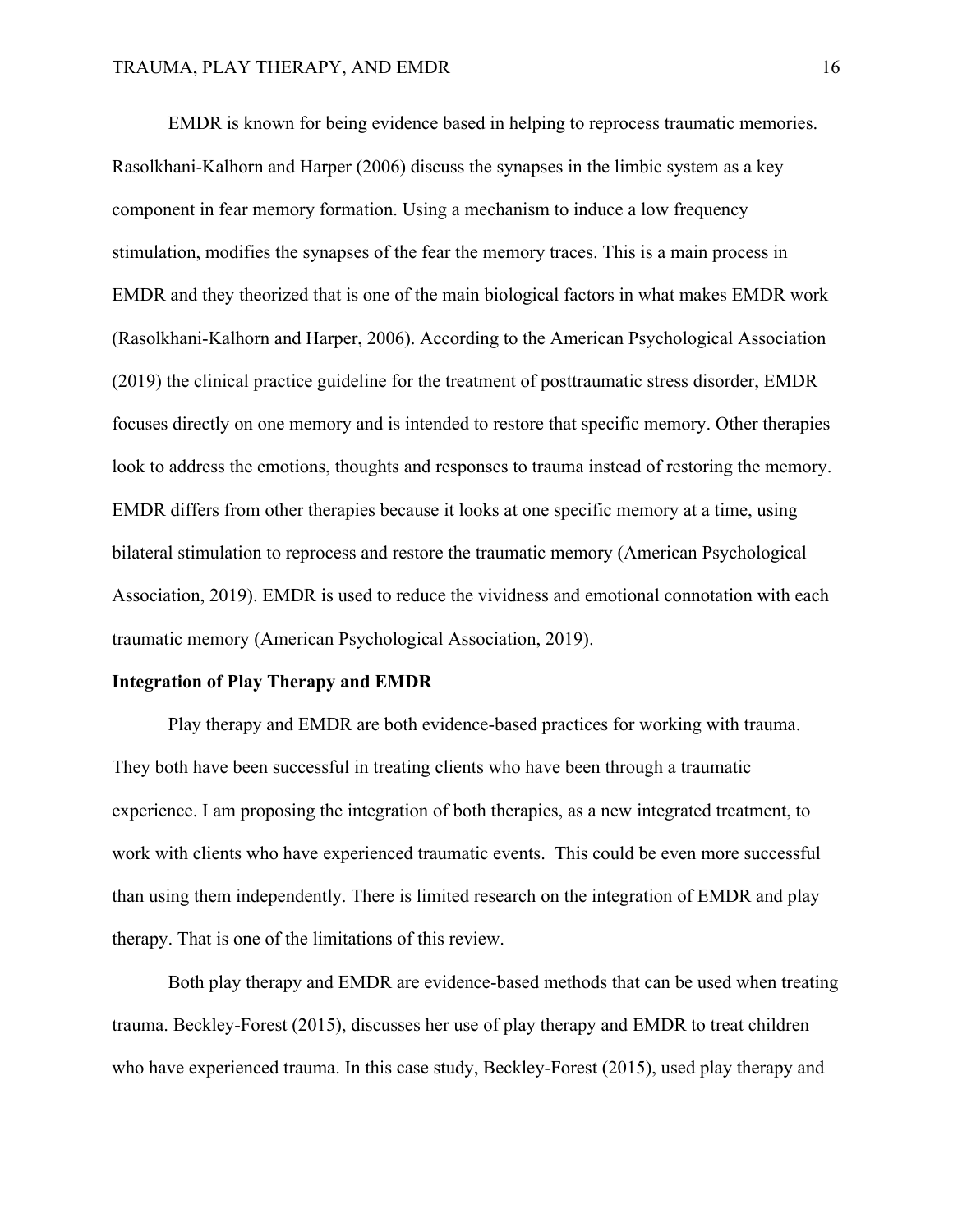# TRAUMA, PLAY THERAPY, AND EMDR 17

EMDR to treat a young girl using theratappers while the child is playing out the traumatic experience in her own way. Also used was a lifebook, which involves drawing out the client's life on a big role of paper, to integrate assessment, de-sensitization, and reprocessing from EMDR (Beckley-Forset, 2015). By integrating these two therapies, Beckley-Forset (2015), found the child was able to process her trauma in a non-directive and safe environment. In Beckley-Forset (2015) case study, the young girl came into therapy for a car accident, however using EMDR and play therapy together she found the child was struggling with her adoption. In Schmidt (1999), she discussed the integration of EMDR, ego state therapy, and art therapy. Beckly-Forset (2015), stated having clients draw their positive and deficiency aspect, gives them a way to stay present in the session. As they progress through the EMDR protocol, they may redraw their pictures to update their positive or deficiency aspects (Schmidt, 1999).

# **Counselor Role in Trauma Work**

The role of a counselor is to provide a safe and comfortable environment for the client to be able to share their thoughts and needs. This is especially true when working with clients who had a traumatic experience. Building the therapeutic alliance and trust between the client and counselor are one of first steps in the counselor role. They need to provide an emotionally and physically safe, confidential and comforting environment (Play Therapy International, 2018). In addition, they need to find ways to provide therapy in developmentally appropriate ways for children and adolescents. Play therapy allows children to communicate through play. The counselor then can reflect observations seen in the clients play (Play Therapy International, 2018). With indirect play therapy, at times just being in the room and listening to the client is all that is needed for therapeutic interaction. With direct play therapy, the counselor is more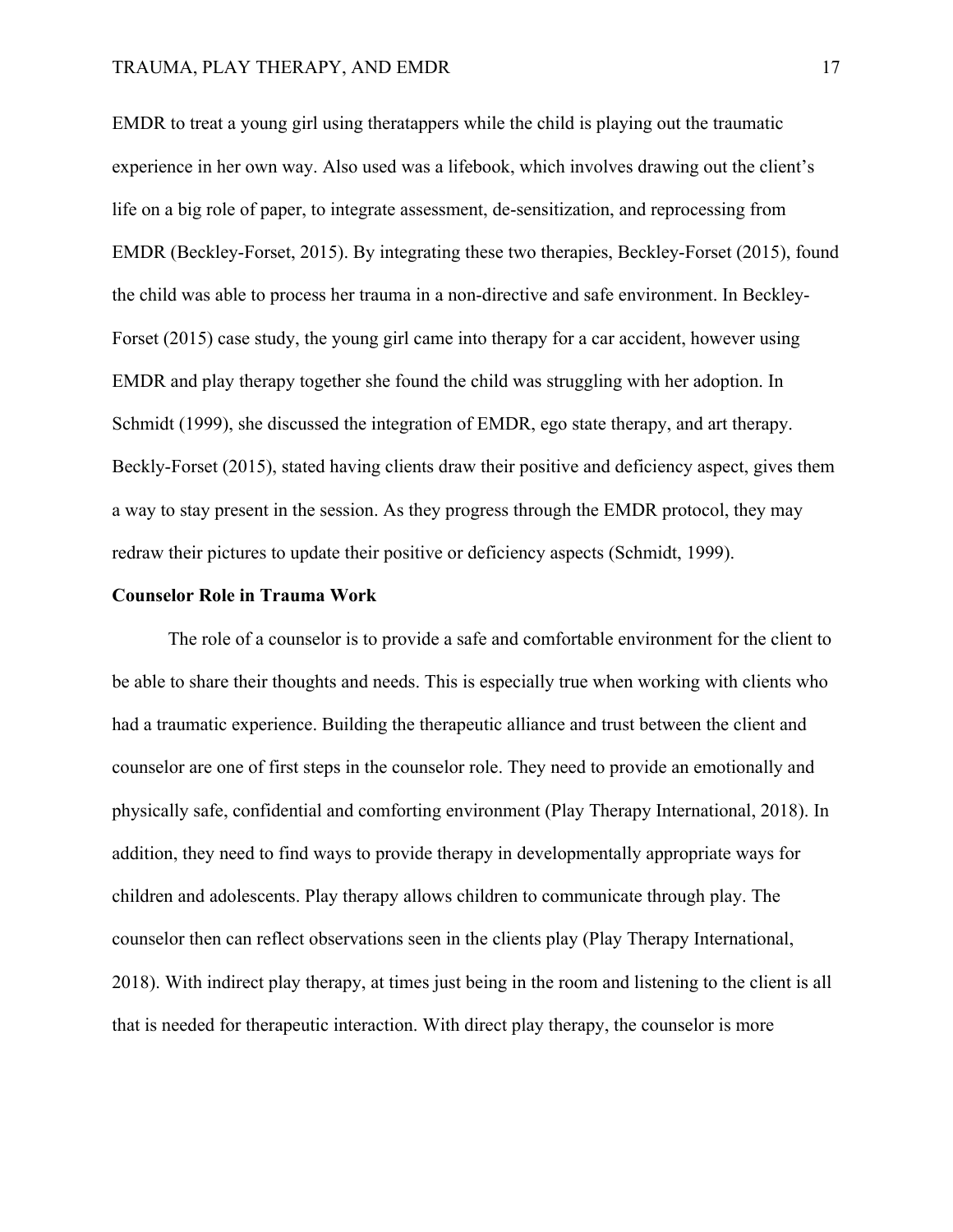structured and direct in the play. The counselor may choose what to play and may help with specific coping strategies or other forms of skill development within the play.

The counselor's role in EMDR is a directive approach. The counselor walks the client through all 8 stages. In EMDR the therapist must help the client clarify each specific memory. They are using scaling technique to measure where the client is at with each memory. In EMDR the counselor is asking questions, clarifying words and listening to what the client is saying. With younger clients, EMDR is directive. However, it may not be in words, but in how they directly play with the client.

Therefore, together these therapies represent a unique avenue for clients to process their trauma. Integrating EMDR and play therapy opens up opportunities for the therapist to utilize directive and non-directive approaches with the client. Play therapy as a theory emphasizing the use of non-verbal communication and EMDR, which utilizes a more directive approach, the two compliment each other in guiding the client through its protocols. When integrating these theories, it gives the therapist flexibility and mobility in how and when to use pieces of each approach (Beckley-Forset, 2015). Beckley-Forset (2015), discussed the integration of play therapy into the preparations stage of EMDR. Giving the client the freedom to be client-centered in play build the therapeutic relationship. Schimdt (1999) discover when using an integrated approach with EMDR and art therapy, it provides a clearer picture of the client's personal view of their trauma.

There is limited research on the integration of these two theories. More research would be needed to understand how the interaction of these theories progress with PTSD treatment. Further investigation on the future outlook and success of these integrated treatment is required.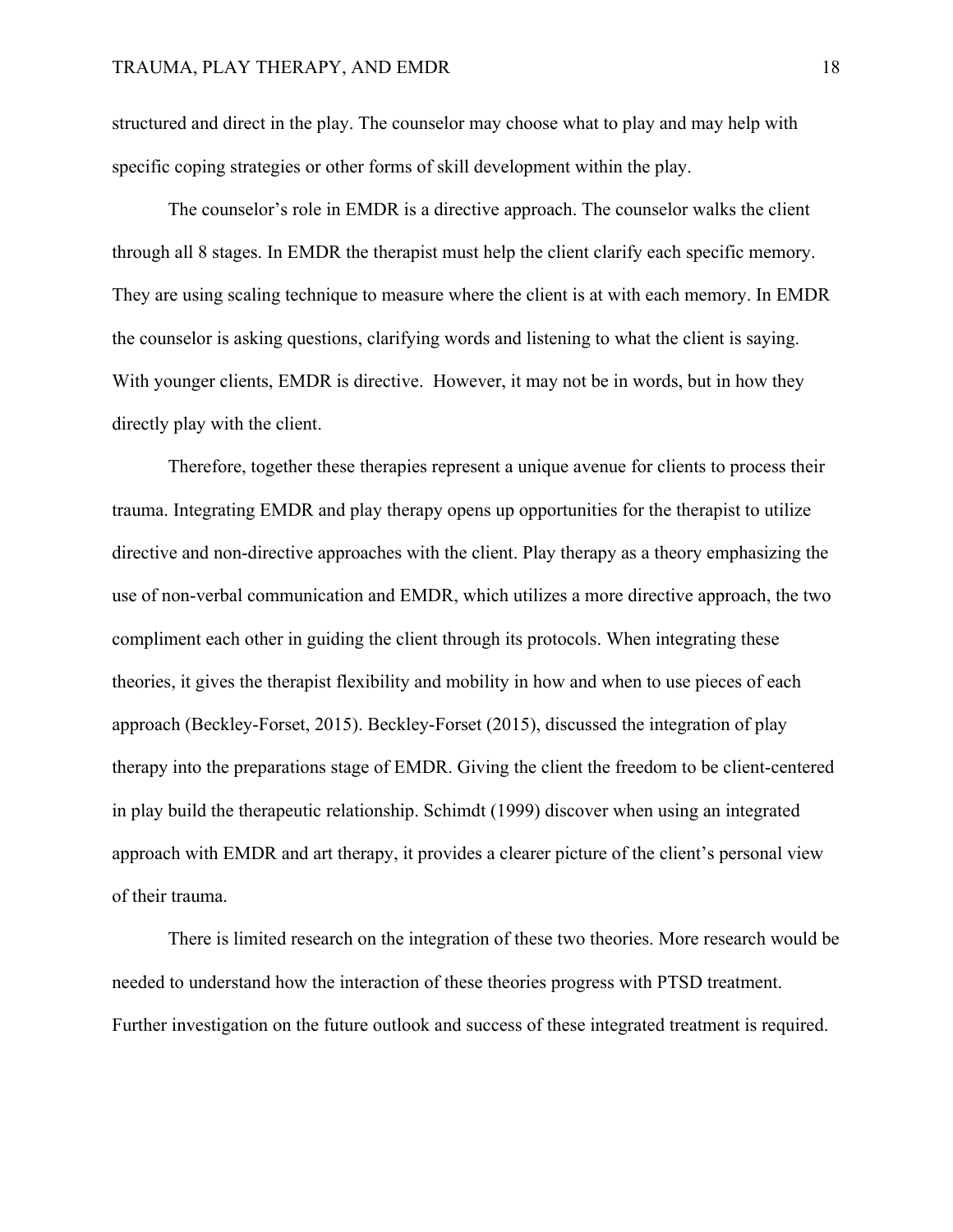# **Conclusion**

Trauma comes in all forms; emotional, physical or mental and can affect each person differently. According to SAMHSA-HRSA (n.d), 61 percent of males and 51 percent of females experience some kind of trauma in their lifetime. They also note that 90 percent of client's who seek behavioral help have been exposed to a traumatic experience. Working through that trauma is a difficult task and takes a skilled clinician to avoid retriggering a client in a damaging way when discussing the trauma.

Play therapy is an evidence-based practice, that allows children to play out their experiences in a safe environment helps them process and express their thoughts and emotions. Per Beckley-Forest (2015), play therapy develops emotional safety, promotes physiological soothing, emotional modulation, allows for slow exposure to the traumatic experience and makes sense to the child in light of their trauma. Play therapy is more than 'just playing', and also could include art, music and/or a sand tray therapies.

EMDR is an evidence-based practice used to treat trauma in all ages. It uses an 8-pronged protocol to reprocess specific memories in the brain and uses bilateral stimulation when processing the traumatic memory.

Integrating these two models could be useful for all ages. The integration of these could be beneficial, because it uses play as a way of communication when words can be hard to find. Having the client draw their experience, lay it out in a sand tray, or play it out while utilizing some form of bilateral stimulation, could help process their memory in a more comfortable manner. Play therapy and EMDR require the clinician to be flexible and able to navigate trauma through both processes. While there is limited research on the integration of Play Therapy and EMDR in working with trauma clients, it is the hope of this author that this discussion will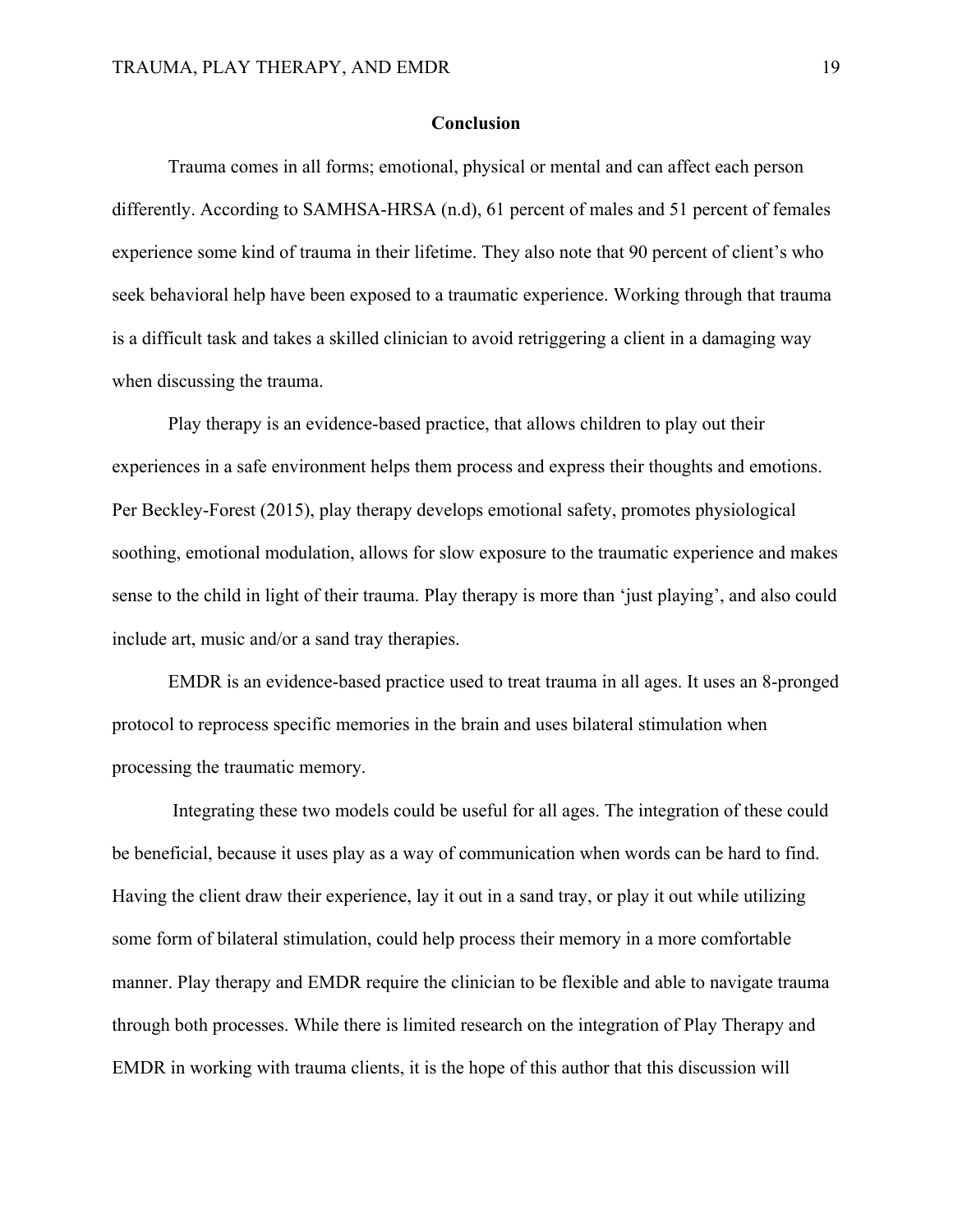# TRAUMA, PLAY THERAPY, AND EMDR 20

compel clinicians and researchers to try this integration and conduct research on its' effectiveness. Using these techniques together will take time to learn and will need considerations of how to use them individually as well. Careful thought and planning will be needed on how to integrate them in a therapeutic manner and ethical consent of the client will needed when trying unresearched methods. Nonetheless, integration of play therapy and EMDR shows promise for the treatment of trauma in children.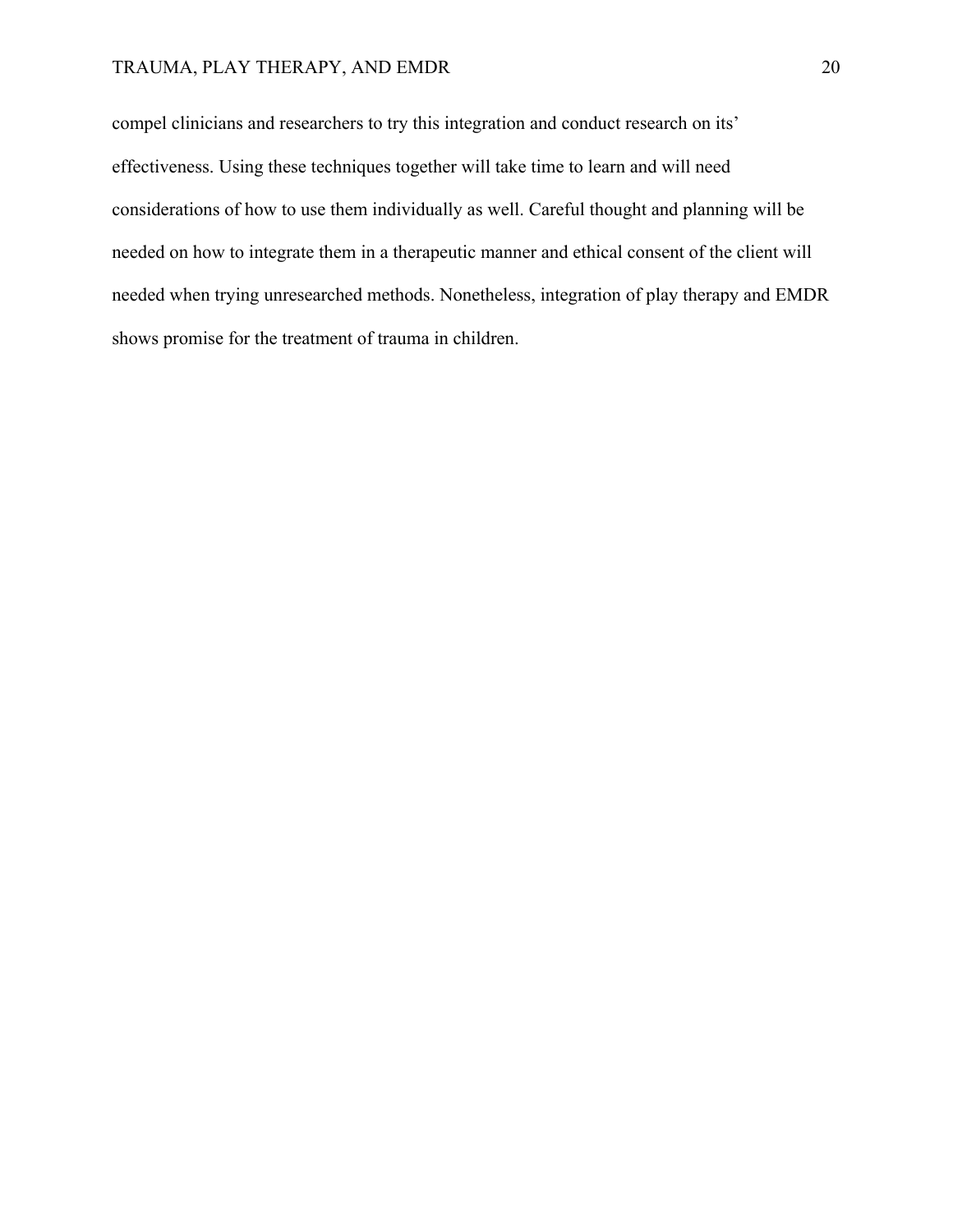# **References**

- American Art Therapy Association. (2010). Advancing art therapy to restore and enhance lives. Retrieved from http://www.arttherapy.org/upload/useofarttherapywithveterans.pdf
- Amaya-Jackson, L., & DeRosa, R. R. (2007). Treatment considerations for clinicians in applying evidence-based practice to complex presentations in child trauma. *Journal of Traumatic Stress*, 20(4), 379-390. doi:10.1002/jts.20266
- Art Therapy Journal. The History of Art Therapy. Retrieved from http://www.arttherapyjournal.org/art-therapy-history.html
- Association for Play Therapy. (n.d.) Retrieved from:

https://www.a4pt.org/page/WhyPlayTherapy.

American Psychiatric Association. (2013). *Diagnostic and Statistical Manual of Mental Disorders.* (5<sup>th</sup> ed.) Washington, DC: Author.

American Psychology Association. (2019). Retrieved from https://www.apa.org/topics/trauma.

- American Psychology Association. (2019). Eye Movement Desensitization and Reprocessing Therapy (EMDR). *Clinical Practice Guideline for the Treatment of Posttraumatic Stress disorder.*
- Baker, F. A., Metcalf, O., Varker, T., & O'Donnell, M. (2018). A systematic review of the efficacy of creative arts therapies in the treatment of adults with PTSD. *Psychological Trauma: Theory, Research, Practice, and Policy*, *10*(6), 643–651. https://doiorg.wsuproxy.mnpals.net/10.1037/tra0000353.supp (Supplemental).
- Beckley-Forset, A. (2015). Play therapy and EMDR. *Play Therapy*. September 2015. Retrieved from: https://cdn.ymaws.com/www.a4pt.org/resource/resmgr/a\_homepage\_articles newfolder/september 2015 - play therap.pdf.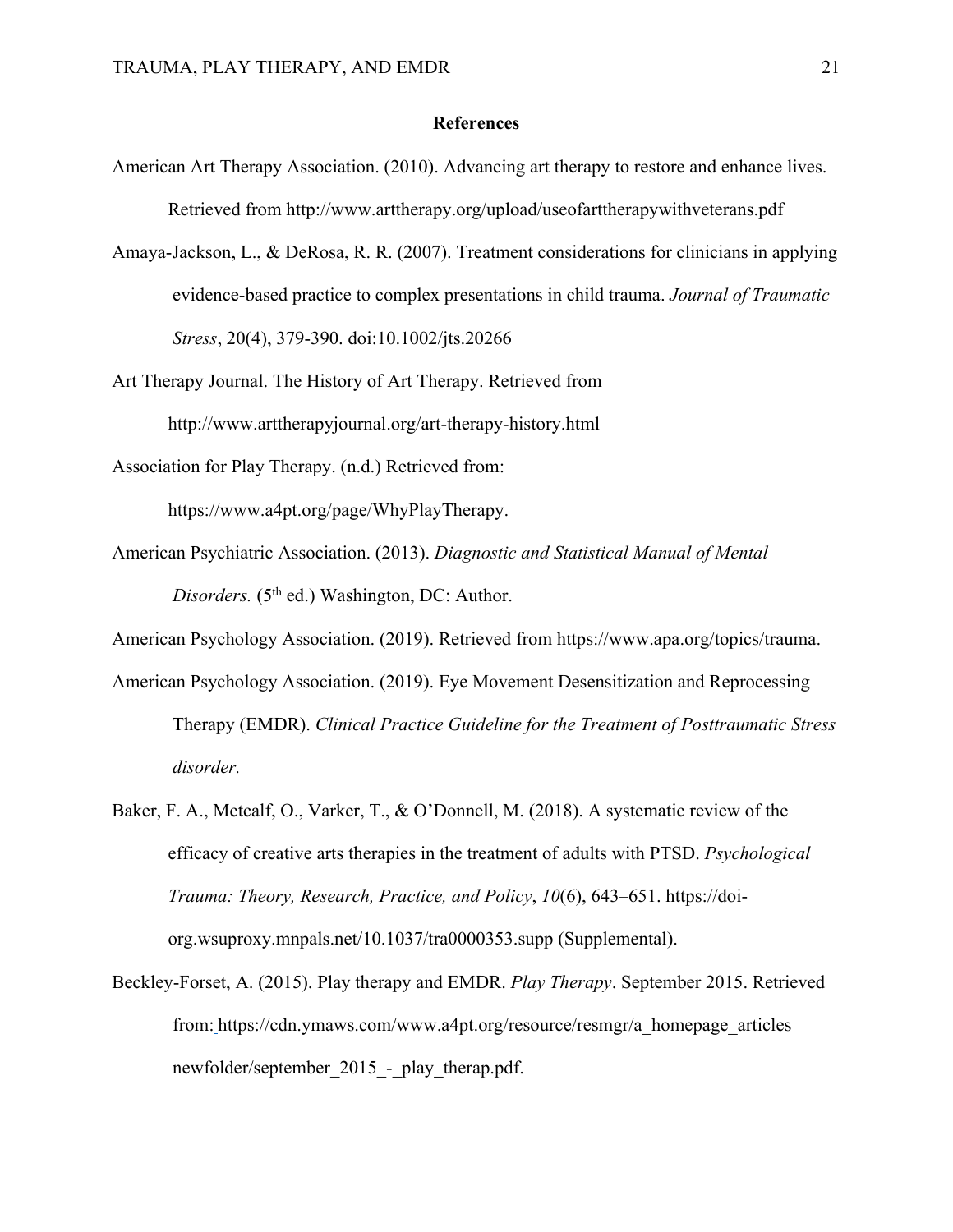- Bratton, S.C., Ray, D. & Rhine, T. (2005). The efficacy of play therapy with children: A meta-analytic review of treatment outcomes. *Professional psychology*: *Research and Practice*, 36(4), 376-390.
- Bremner, J. D. (2006). Traumatic stress: effects on the brain. *Dialogues in Clinical Neuroscience Vol 8 (4).* Pg. 445-461.

Briere, J., & Runtz, M. (1987). Post sexual abuse trauma: Data and implications for clinical practice. *Journal of Interpersonal Violence*, *2*(4), 367–379. https://doiorg.wsuproxy.mnpals.net/10.1177/088626058700200403.

- British Association of Play Therapists. (2014). History of play therapy*.* Retrieved from http://www.bapt.info/play-therapy/history-play-therapy/.
- Carlson, E. B., & Dalenberg, C. J. (2000). A Conceptual Framework for the Impact of Traumatic Experiences. *Trauma, Violence, & Abuse, 1*(1), 4-28.

doi:10.1177/1524838000001001002

- Cloitre, M., Courtois, C. A., Charuvastra, A., Carapezza, R., Stolbach, B. C., & Green, B. L. (2011). Treatment of complex PTSD: Results of the ISTSS expert clinician survey on best practices. *Journal of Traumatic Stress*, 24 (6), 615-627. doi:10.1002/jts.20697.
- Collie, K., Backos, A., Malchiodi, C., & Spiegel, D. (2006). Art Therapy for Combat-Related PTSD: Recommendations for Research and Practice. *Art Therapy*, 23 (4), 157-164.
- Crisis Text Line. (2018). Emotional abuse: facts. symptoms, how to handle and how to help*.* Retrieved from https://www.crisistextline.org/fast-facts/emotional-abuse.
- DelPo, E. G., & Frick, S. B. (1988). Directed and nondirected play as therapeutic modalities. *Children's Health Care*, *16*(4), 261–267.

https://doi.org/10.1207/s15326888chc1604\_3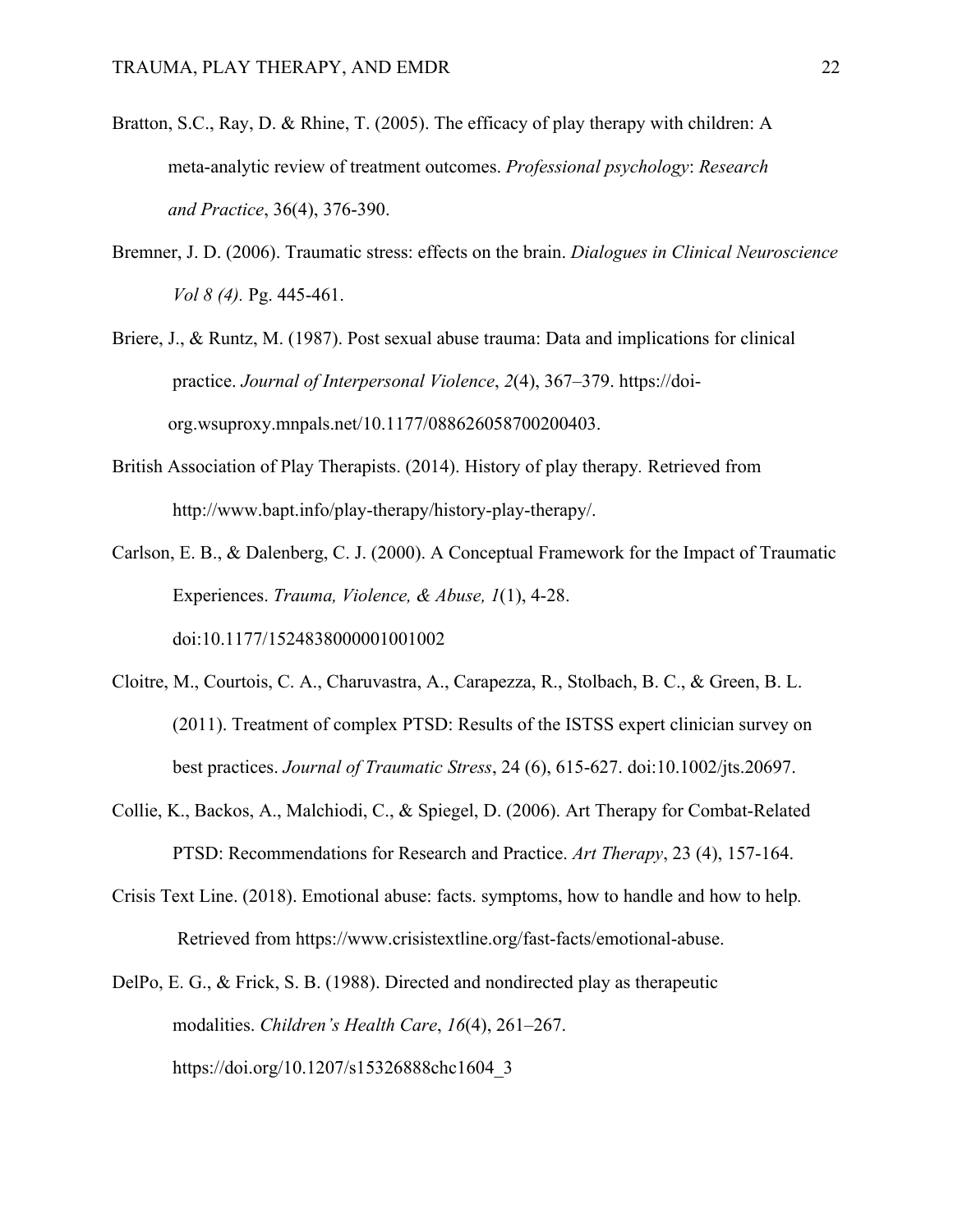EMDR International Association. (2018). Retrieved from: https://www.emdria.org/page/emdr\_therapy.

- Friedman, M. J. (2018). PTSD history and overview. U.S. Department of Veterans Affairs. PTSD: National Center for PTSD. Retrieved from: https://www.ptsd.va.gov/professional/ treat/essentials/history\_ptsd.asp.
- Gaskill, R. L., & Perry, B. D. (2014). The neurobiological power of play: Using the neurosequential model of therapeutics to guide play in the healing process. In C. A. Malchiodi & D. A. Crenshaw (Eds.), *Creative arts and play therapy for attachment problems.* (pp. 178–194). New York, NY: Guilford Press. Retrieved from http://search.ebscohost.com/login.aspx?direct=true&db=psyh&AN=2013-43568- 011&site=ehost-live.
- Kestly, T. A. (2016). Presence and play: Why mindfulness matters. *International Journal of Play Therapy, 25*(1), 14-23. doi:10.1037/pla0000019.
- Landreth, G., & Bratton, S. (1999). Play Therapy. *ERIC Digest*. Retrieved from https://www.counseling.org/resources/library/eric%20digests/99-01.pdf.
- Leblanc, M. & Ritchie, M. (2001). A meta-analysis of play therapy outcomes. *Counseling psychology quarterly*, 14(2), 149-163.
- Lin, Y., & Bratton, S. C. (2015). A Meta-Analytic Review of Child-Centered Play Therapy Approaches. *Journal of Counseling & Development, 93*(1), 45-58. doi:10.1002/j.1556- 6676.2015.00180.
- Lu, W., Fite, R., Kim, E., Hyer, L., Yanos, P. T., Mueser, K. T., & Rosenberg, S. D. (2009). Cognitive-behavioral treatment of PTSD in severe mental illness: Pilot study replication in an ethnically diverse population. *American Journal of Psychiatric*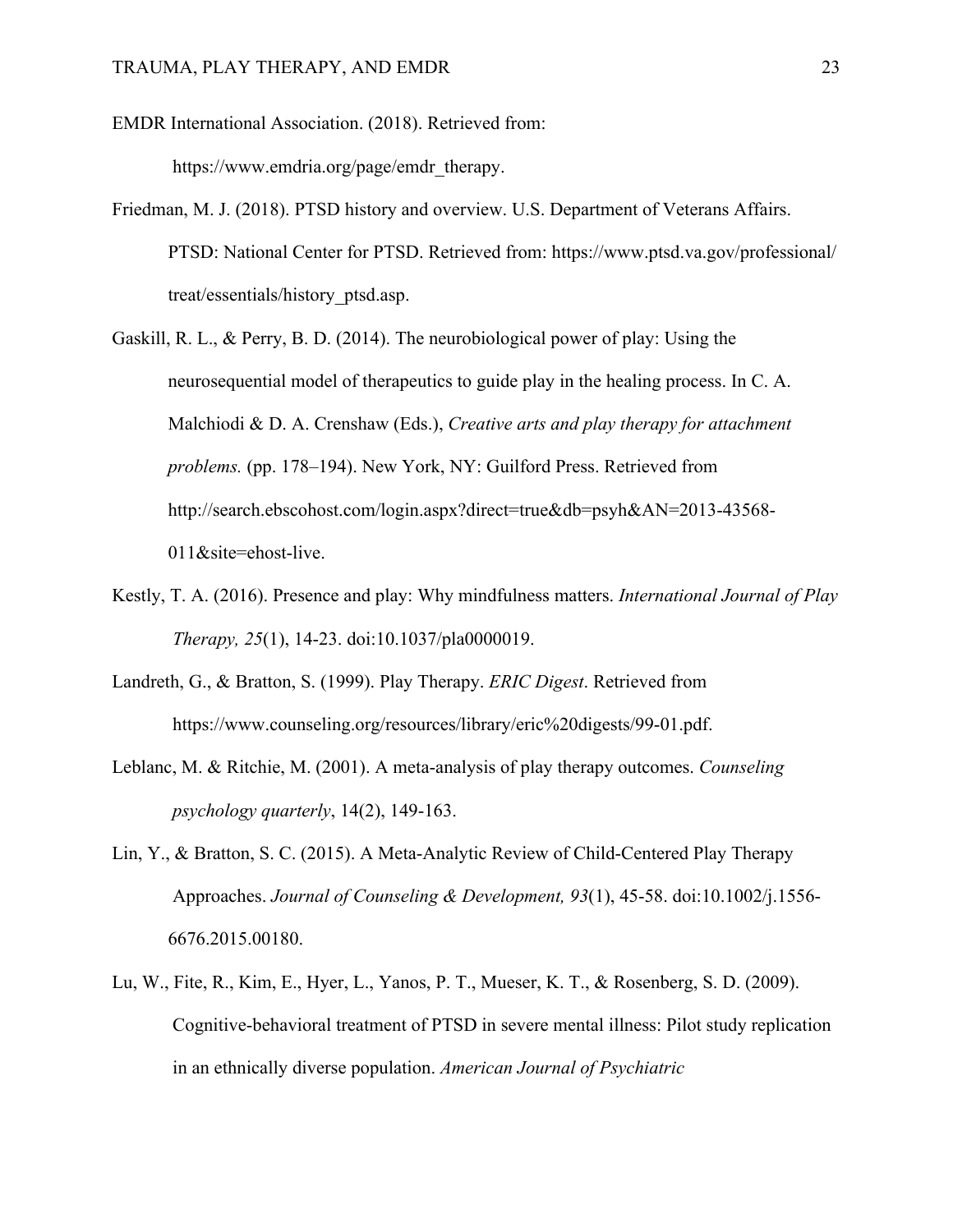*Rehabilitation*, *12*(1), 73–91. Retrieved from: https://doi-

org.wsuproxy.mnpals.net/10.1080/15487760802615863

- Maguire, E. A., Intraub, H., & Mullally, S. L. (2016). Scenes, spaces, and memory traces. *The Neuroscientist, 22*(5), 432-439. doi:10.1177/1073858415600389.
- Malchiodi, C. A. (2003). Handbook of art therapy. New York: Guilford Press. National Child Traumatic Stress Network. (n.d.). *Trauma types*. Retrieved from www.nctsn.org/what-is-child-trauma/trauma-types.
- Olson-Morrison, D. (2017). Integrative play therapy with adults with complex trauma: A developmentally-informed approach. *International Journal of Play Therapy*, 26(3), 172- 183. doi:10.1037/pla0000036.
- PESI INC. (2017). 2-Day EMDR: Effectively treat trauma and move clients forward. Powerpoint and video training.
- Play Therapy International. (2018). How does therapeutic play work? Retrieved from http://playtherapy.org/Helping-Children/About-Play-Therapy.
- Rasolkhani-Kalhorn, T., & Harper, M. L. (2006). EMDR and Low Frequency Stimulation of the Brain. *Traumatology, 12*(1), 9-24. doi:10.1177/153476560601200102.
- Raza, G. T., & Holohan, D. R. (2015). Clinical treatment selection for posttraumatic stress disorder: Suggestions for researchers and clinical trainers. *Psychological Trauma: Theory, Research, Practice, and Policy*, 7(6), 547-554. doi:10.1037/tra0000059.
- Robinson, S. (2011). What play therapists do within the therapeutic relationship of humanistic/non-directive play therapy, *Pastoral Care in Education,* Vol (29). No.3 p.207-220 ISSN 0264 3944 (online) /11/030207-14.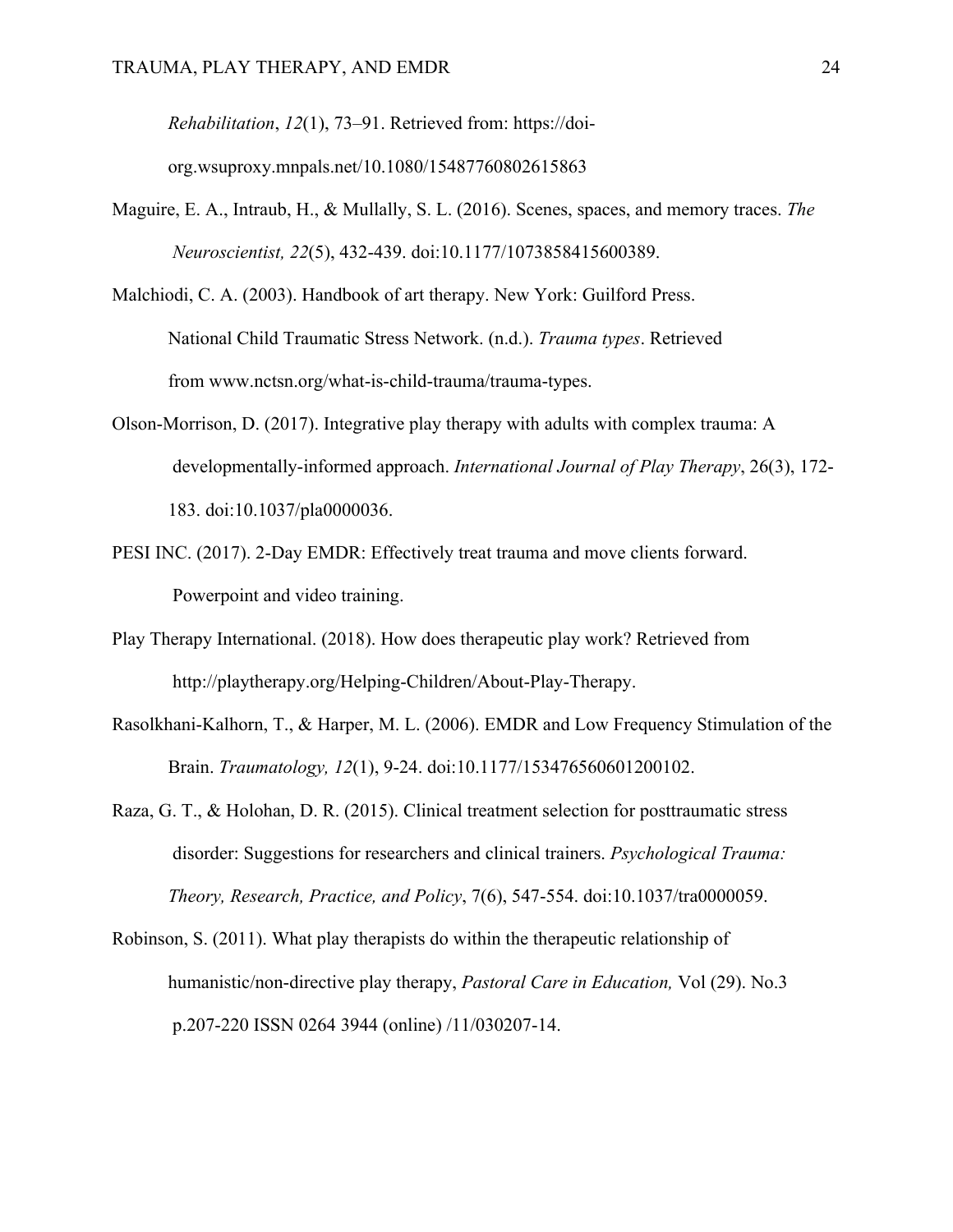- Rogers, S., & Silver, S. M. (2002). Is EMDR an exposure therapy? A review of trauma protocols. *Journal of Clinical Psychology*, 58(1), 43-59. doi:10.1002/jclp.1128.
- Ryan, V. (1999). Development delay, symbolic play and non-directive play therapy. *Clinical Child Psychology and Psychiatry.* Vol. 4(2): 167-185.
- Ryan, K., Lane, S. J., & Powers, D. (2017). A multidisciplinary model for treating complex trauma in early childhood. *International Journal of Play Therapy*, 26(2), 111-123. doi:10.1037/pla0000044.
- Ryan, V. & Needham, C. (2001). Non-directive play therapy with children experiencing psychic trauma. *Clinical child psychology & psychiatry*, 6(3), 437-454.
- SAMHSA-HRSA Center for Integrated Health Solutions. (n.d.) Retrieved from https://www.integration.samhsa.gov/clinical-practice/trauma.
- Sandplay Therapists of America. (2017). What is sandplay therapy*.* Retrieved from https://www.sandplay.org/about-sandplay/what-is-sandplay/.
- Scher, C. D., Suvak, M. K., & Resick, P. A. (2017). Trauma cognitions are related to symptoms up to 10 years after cognitive behavioral treatment for posttraumatic stress disorder. *Psychological Trauma: Theory, Research, Practice, and Policy*, *9*(6), 750–757. Retrieved from: https://doi-org.wsuproxy.mnpals.net/10.1037/tra0000258.
- Schmidt, S. J. (1999). Resource-focused EMDR: integration of ego state therapy, alternating bilateral stimulation, and art therapy. *EMDRIA Newsletter*. Retrieved from: https://dnmsinstitute.com/doc/rf-emdr.pdf.
- Shapiro, F. (1989). Efficacy of the eye movement desensitization procedure in the treatment of traumatic memories. *Journal of Traumatic Stress. 2*(2):199–223. http://dx.doi.org/10.1007/BF00974159.